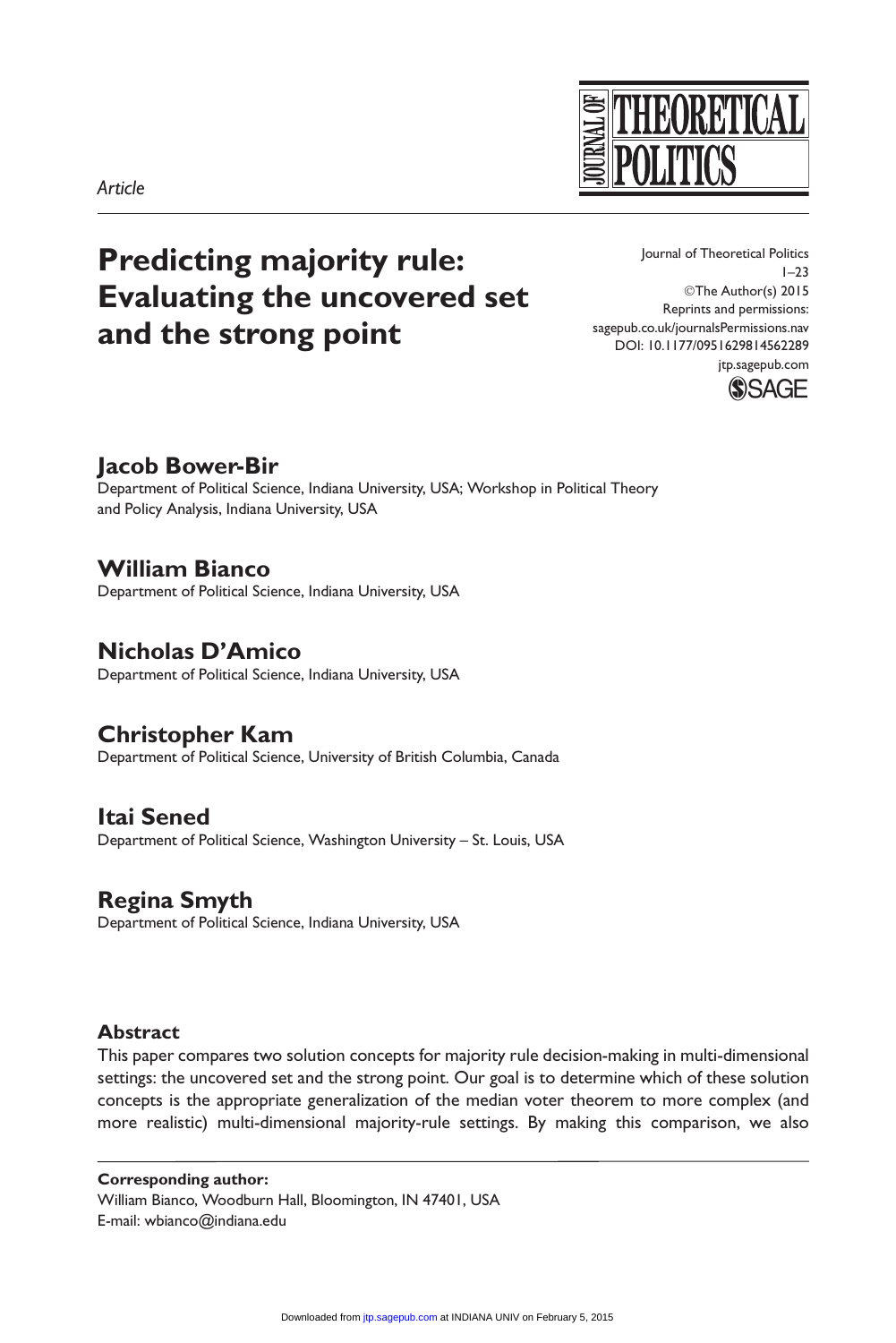contribute to the debate about the degree of sophisticated decision-making exhibited by experimental subjects and their real-world counterparts. Using data from eleven previously-published majority rule experiments and analytic techniques drawn from geography, our analysis confirms expectations that the uncovered set provides accurate predictions of majority-rule decision-making; and, moreover, that the strong point provides little added insight, either as a solution concept on its own, or as a predictor of where outcomes lie inside the uncovered set.

#### Keyword

Majority rule; median voter theorem; modeling; spatial; strong point; uncovered set

Because the daily practice of democracy relies heavily on majority rule, an understanding of how democracy works requires an understanding of the logic and inner-workings of majority rule, both at the theoretical and empirical levels. Scholars have made great progress on the former level. As a result of work building on Black (1948), for example, we understand that majority-rule outcomes, given voters with single-peaked preferences in a unidimensional (1-D) space, are likely to be at the ideal point of the median voter, the so-called median voter theorem (MVT). The MVT is widely used in applied work.

Considerably less progress has been made on applications of multi-dimensional models. . We have come to appreciate, thanks to Schofield (1978) and McKelvey (1976, 1979), that the way majority rule works in multi-dimensional policy spaces is inherently more complicated than in the single-dimension case. The accepted wisdom is that with the exception of some special cases it is difficult to predict the outcomes of majority-rule voting in multi-dimensional policy spaces. This limitation is problematic given the equally accepted wisdom that in many real-world settings, preferences and alternatives encompass at least two policy dimensions – and predictions based on a 1-D model and the MVT have limited explanatory power in such multi-dimensional settings.

In previous work we have attempted to address this gap by developing a technique to estimate uncovered sets (UCS) for two-dimensional (2-D) spatial models.<sup>1</sup> While the predictive power of UCS has long been suspected (Miller, 1980: McKelvey, 1986), a series of papers has verified these expectations in a variety of experimental and real-world settings (for a review, see Bianco et al., 2015). However, these findings do not exclude the possibility that another solution concept might do a better job of predicting majority rule. In particular, Feld, Grofman, and Godfrey (2014) have offered the Strong Point (SP) as an alternative solution concept.

In this paper we consider the predictive power of the SP and the UCS in a series of 2-D spatial models. At stake in this comparison is the question of how to generalize the MVT to multi-dimensional settings. Providing scholars with an answer to this question frees them to predict political outcomes on the basis of more realistic spatial models (i.e., incorporating two policy dimensions rather than one. Our analysis compares the SP and the UCS using data from eleven majority-rule experiments.We show that an intuitively appealing comparison, a probit regression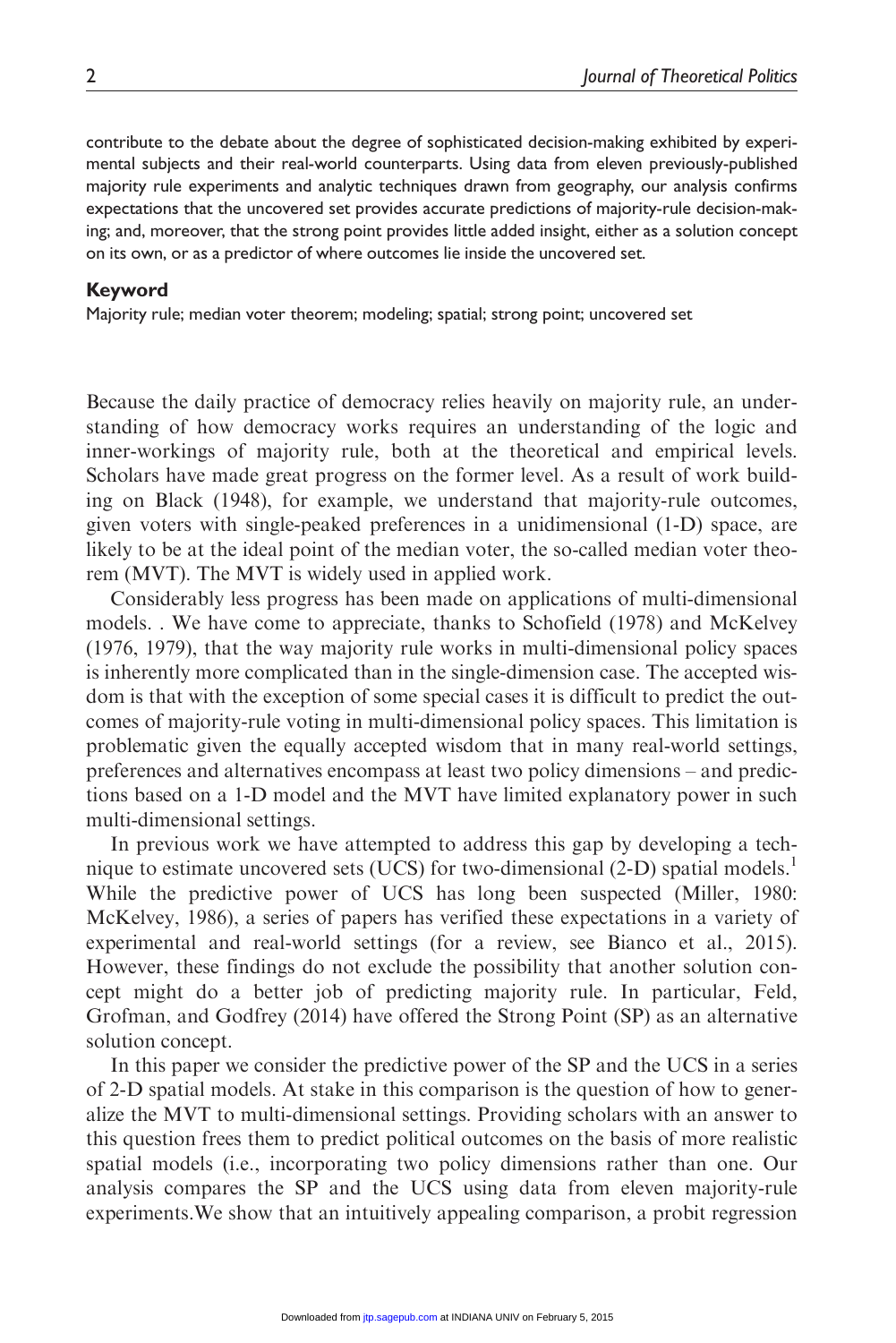using Pareto points as the unit of analysis, is problematic. Accordingly, our analysis draws on methods from geography, including tests for clustering and for variation in the symmetry of outcomes around the SP. We also look for evidence that might support a combination of the two solution concepts, where the UCS provides broad limits on outcomes, and the SP predicts the distribution of outcomes within the boundaries of the UCS. This hybrid is important given the large size of the UCS in many of the experiments. Our results show that the distribution of outcomes in these experiments is inconsistent with the SP – outcomes do indeed cluster, but not as predicted by the SP. Rather, clustering is related to the distribution of players' preferences and rules that allocate agenda power, factors that are accommodated within the UCS framework. Thus, the UCS appears to be the better theoretic tool for analyzing multi-dimensional majority rule.

### 1. Predicting majority rule: the uncovered set and the strong point

The fundamental motivation for this analysis lies in the majority rule program, an extended effort to predict outcomes of group decision-making under majority rule. That is, given a set of alternatives, and a set of decision-makers with preferences over those alternatives, what outcomes may ensue given majority rule? Of course, outcomes are shaped by procedures that determine the set of alternatives under consideration. However, in general these constraints are endogenous and themselves subject to majority vote. Knowing what decision-makers want, and assuming their control of procedure, what end result we should expect?

The majority rule program relies on the spatial model of voting (Austen-Smith and Banks, 1999), where decision-makers' preferences and policy alternatives are represented as points in space. The extent to which a particular alternative is attractive for a particular player is a function of the distance between his or her ideal point and the policy option. The usual assumption is that there is a set N of  $n$  legislators and that each player  $i \in N$  has Euclidean preferences defined by an ideal point,  $\rho_i$ .<sup>2</sup> We say that one alternative,  $x \in X$ , *beats* another alternative,  $y \in X$ , if x is closer than y to more than half of the ideal points.<sup>3</sup> That is, there is a majority coalition that prefers x to y and can enforce it. As noted earlier, when ideal points and proposals are described as points on a line, and voting occurs with majority rule and an open agenda, the median voter theorem (MVT) predicts outcomes which will match the ideal point of the median voter.<sup>4</sup>

Beyond knowing 'what can happen', predictions about the possible end points of majority-rule provide a basis for addressing a wide range of questions about the decision-making process. In legislatures, knowing 'what can happen' provides a baseline for assessing the impact of behaviors such as agenda-setting, strategic voting, and bargaining. It is an article of faith among scholars that these behaviors are an important influence on legislative outcomes; but without a characterization of the baseline, it is difficult to verify these claims or to attribute a particular outcome to their use.

Consider the debate over party organization in the American Congress: one side argues that the majority party can influence the outcome of legislative proceedings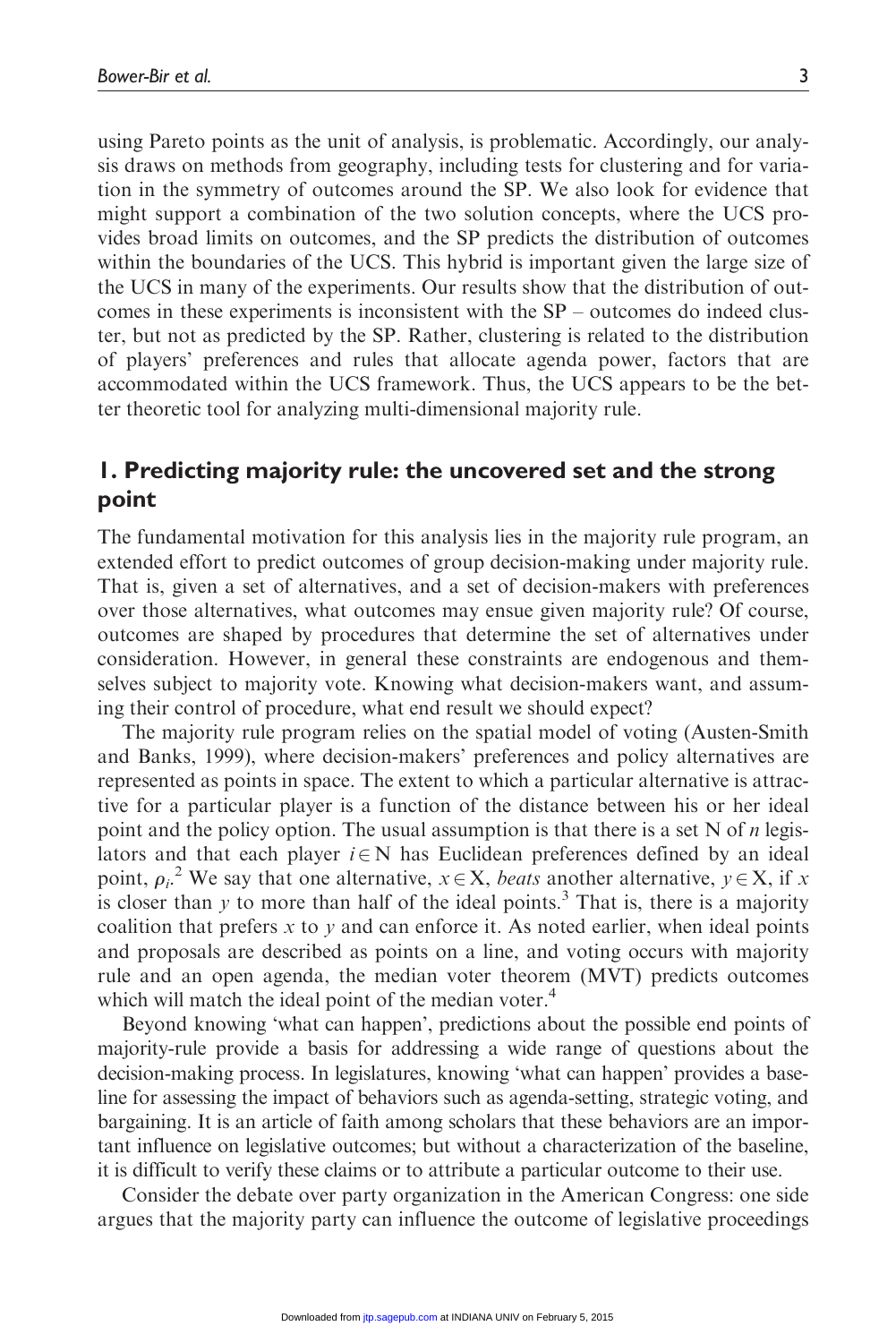through agenda control. The other side argues that agenda control conveys no power and that the majority party's apparent influence stems from the fact that it has more elected members (thus more votes) than the minority. Thus, suppose we see a policy outcome that favors the majority party. One inference is that party leaders used agenda control to produce this outcome – and that absent their efforts, a different outcome would have emerged. The claim may be true, but it is also possible that the outcome would have occurred if party leaders simply let the legislative process play out without intervening. Adjudicating this matter requires knowing what would have happened under unconstrained majority rule.

This dispute embodies a fundamental question about legislative action: do parties matter? That is, if we are trying to explain why a proposal was enacted, defeated, or never brought up for debate, must we consider agenda-setting efforts of majority party leaders as a potential explanatory variable – or are outcomes fully explained by what individual legislators are willing to vote for, with party leaders having no influence beyond the votes they cast as members of the chamber?

These two theories imply very different predictions about the relationship between preferences and policy outcomes. If agenda control conveys an advantage to the majority party leadership, then which party holds majority status will generally alter outcomes, even if the overall distribution of legislators' preferences in the chamber stays the same. Under this scenario, outcomes will also vary with changes in the preferences of majority-party leaders, changes in leaders' agenda power, and changes in the internal structures of parties and the way they conduct business. If, on the other hand, agenda control is irrelevant –'parties don't matter'– then changes in majority status or agenda power will have little if any effect on legislative outcomes. Rather, outcomes will be sensitive to changes in the legislators' preferences. Thus, any attempt to explain outcomes in the contemporary Congress requires resolution of the debate over the influence of party organizations and party leaders, which in turn requires an understanding of majority rule.

#### 1.1 The uncovered set

Three decades ago, the majority rule program appeared to be at a dead end, as then-current results suggested that the MVT did not generalize to voting given multiple policy dimensions, seemingly making it impossible to predict outcomes in these settings (McKelvey, 1976, 1979; McKelvey and Schofield, 1986, 1987). Riker (1981: 447) summarized it in the starkest terms: 'Politics is the dismal science because we have learned from it that there are no equilibria to predict. In the absence of equilibria we cannot know much about the future at all'.

Subsequent work identified the UCS as the set of expected results of majority decision-making given multiple dimensions (Miller, 1980, 2007; McKelvey, 1986).<sup>5</sup> Further analysis showed that if voters consider long-term consequences rather than choosing myopically between alternatives, outcomes will lie in the UCS (Cox, 1987). Furthermore, for any status quo point, there exists a two-step agenda that yields a UCS point as its final outcome (Shepsle and Weingast, 1984). Numerous procedural and behavior assumptions, including strategic voting, sophisticated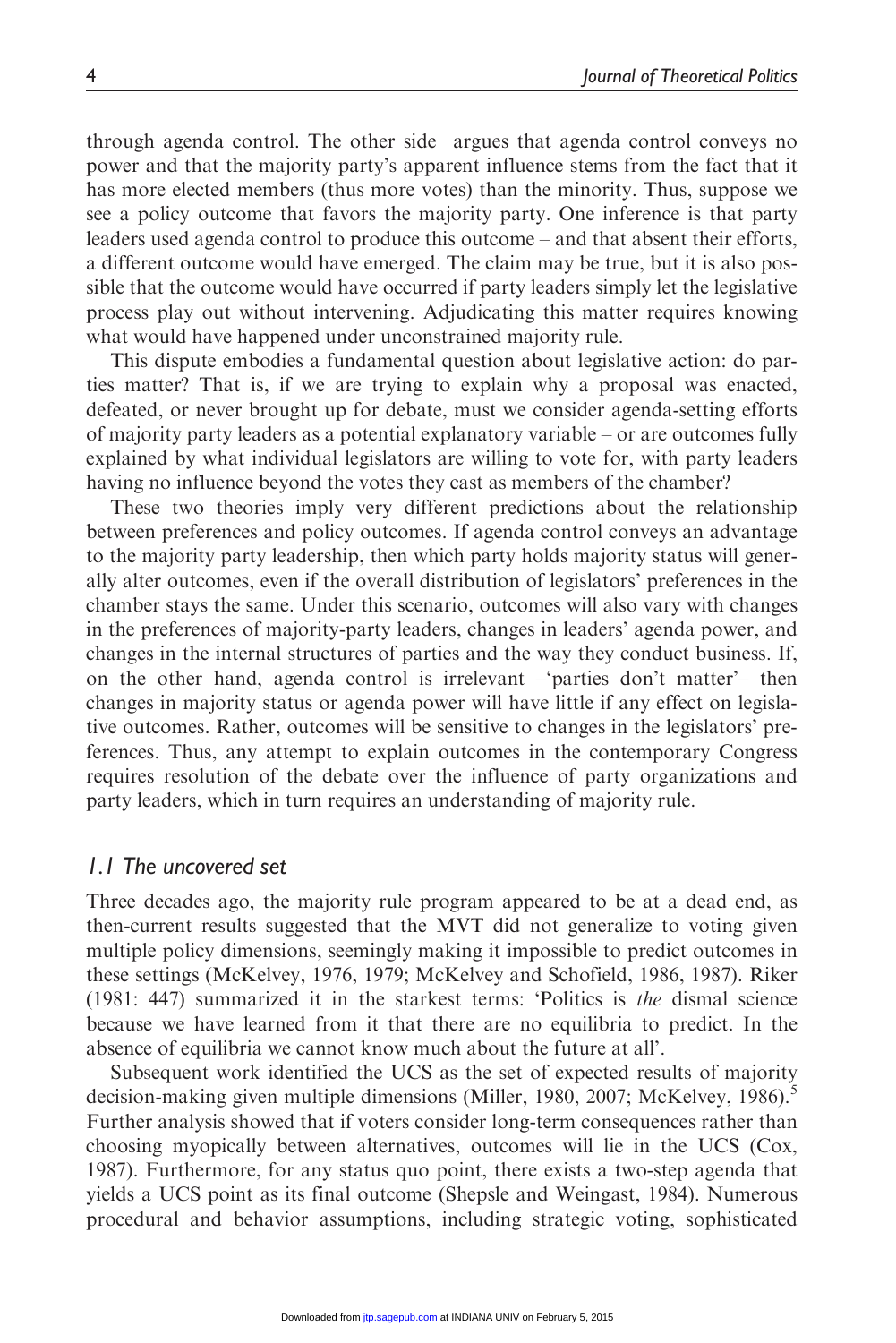agenda control, and cooperative coalition formation, were also found to result in uncovered outcomes (McKelvey, 1986). Additional work using a grid-search technique for estimating 2-D uncovered sets (Bianco et al., 2004) has tested the UCS's predictive power using experiments (Bianco et al., 2006, 2008), where a very high percentage of experimental outcomes are located inside the UCS, and real-world data (Bianco and Sened, 2005; Jeong et al., 2008, 2009a, 2009b; Kam et al., 2010) that confirms the UCS's predictive power.

#### 1.2 The strong point

In a spatial model, the strong point (SP) is the point that has the smallest win set, measured in Euclidian terms or, in our analysis, in terms of the number of grid points contained in the win set. <sup>6</sup>Feld et al. (2014) show that for any spatial game, there is a single SP. Moreover, win set size increases with distance from the SP. These authors argue that in a majority-rule spatial voting game, the probability that a particular point is a final outcome is a function of its distance to the SP: 'movement toward points with smaller winsets can be considered as a ''centrifugal'' force pulling outcomes toward the strong point' (Feld et al., 2014, 300). Elsewhere they refer to the 'strong gravitational pull' of the strong point as an influence on majority rule voting and outcomes.

From the viewpoint of Feld et al. (2014), the appeal of the SP is that it builds on a well-known, easily described concept, the win set. Moreover, the idea that outcomes should cluster around the SP is consistent with the concept of transaction costs: decision-makers would settle on the SP or a nearby outcome because their relatively small win sets make it difficult to locate another outcome that is majority-preferred. The SP can also be thought of as the least contentious point – the outcome with the fewest majority-preferred competitors. Finally, under the logic of the SP, decision-makers only have to determine which of two proposals they prefer, while the UCS assumes that decision-makers look down amendment trees to determine the long-run consequences of their votes – a more complex task.7 Taken together, the authors argue that compared to the winset-driven logic of the SP there is ''no comparably good 'story' to explain the predictive success of the uncovered set'' (Feld et al., 2014).

Feld et al. (2014) also offer some limited empirical support for the SP. $8$  Using the same data as in this paper, they show that the mean outcome (average x, average y) of each of the majority-rule experiments is relatively close to the experiment's SP. Moreover, using two of the experiments (T1 and T2) where there is a complete record of voting from initial proposals to adjournment, they show that points with small winsets are more likely to win votes and be chosen as final outcomes.<sup>9</sup> We will discuss both of these findings in our empirical analysis later in this paper.

To illustrate the differences between the SP and the UCS, Figure 1 provides an example of the two solution concepts for one of the experiments used in our analysis, Treatment 1 (labeled T1) from Bianco et al 2008. There are five players in Figure 1, with ideal points denoted by dots; three in the northwest and two at the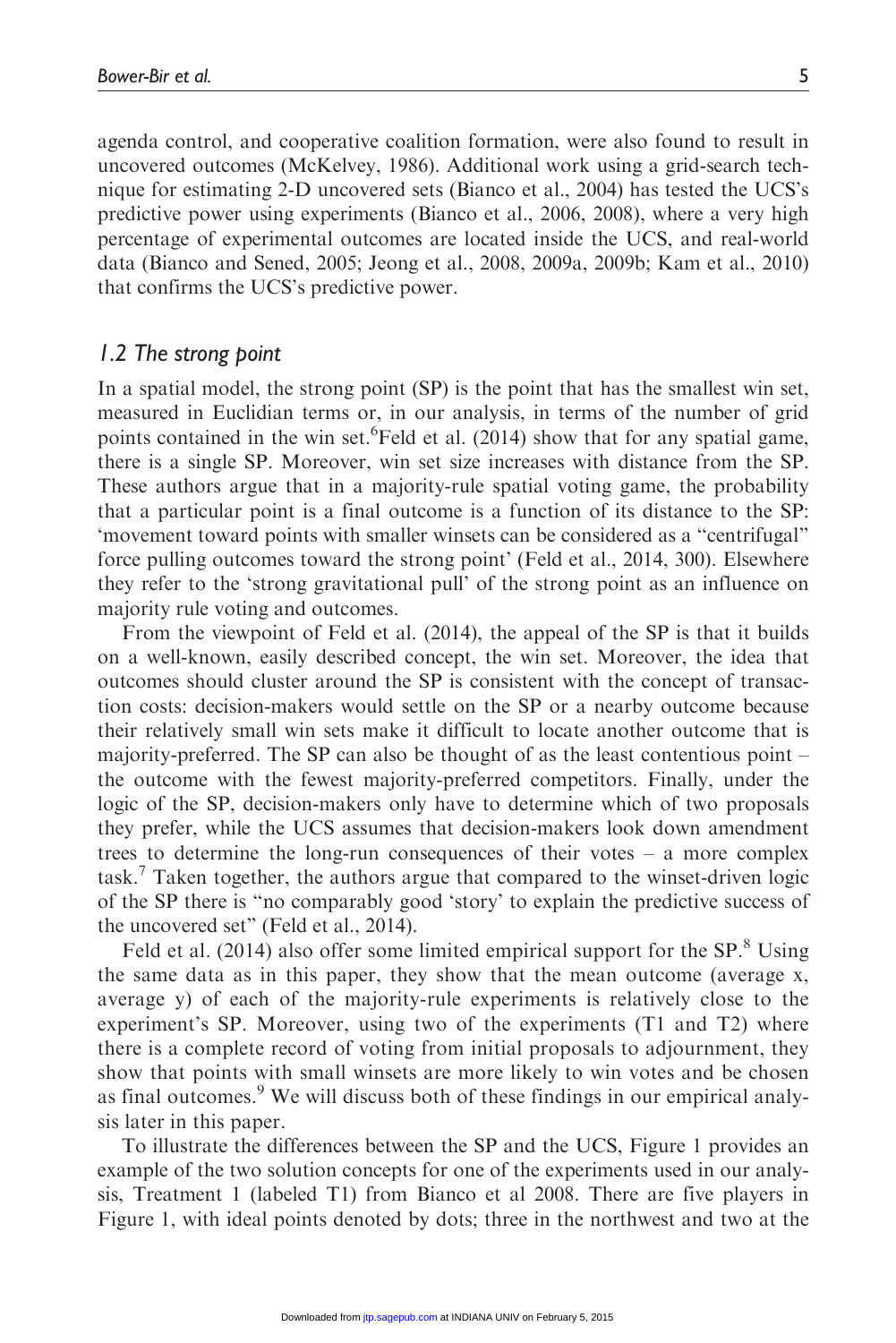

Figure 1. Examples of the Strong Point and the Uncovered Set: The T1 Experiment.

bottom-center region. The irregular shape is the UCS for these five individuals. The SP is the labeled inside the UCS.

Figure 1 highlights that the two solution concepts embody very different expectations about majority rule. The SP provides a singleton location as the expected center of the distribution of outcomes, and posits that outcomes are more likely to be closer to the SP than farther away, meaning that a point outside the UCS could be realized as a final outcome if it is close to the SP. In contrast, the UCS posits that outcomes will always be inside the boundaries of UCS. While in principle all points in the UCS are equally likely to be realized, it is plausible that there will be some clustering due to agenda setting by individuals or groups (Bianco and Sened, 2005; Jeong, 2009a, 2009b).10 The logic of the SP also implies that the distribution of outcomes should not vary with the size of the UCS. In contrast, if outcomes are constrained by the UCS, then the distribution of outcomes will have a larger support when the UCS is large compared to when the UCS is small.

### 2. What to do if 'one D is not enough'?

While any model invariably simplifies the behavior it is designed to capture, 1-D spatial models are particularly vulnerable to this charge. The concern is that these models fail to account for the complexity of real-world interactions, that 'one D is not enough' (Aldrich et al., 2007). In many European parliaments, for example, the preferences held by parties or individual legislators reflect beliefs about the size and scope of government, as well as concerns regarding European integration, nationalism, religion, or other factors (Bianco et al., 2014). Similarly, in the modern US Congress, while differences over the size and scope of government separate Democrats and Republicans, other issues – including abortion rights, gun control, and immigration – divide legislators within each caucus, suggesting that a 2-D specification of preferences is needed (Poole and Rosenthal, 2012).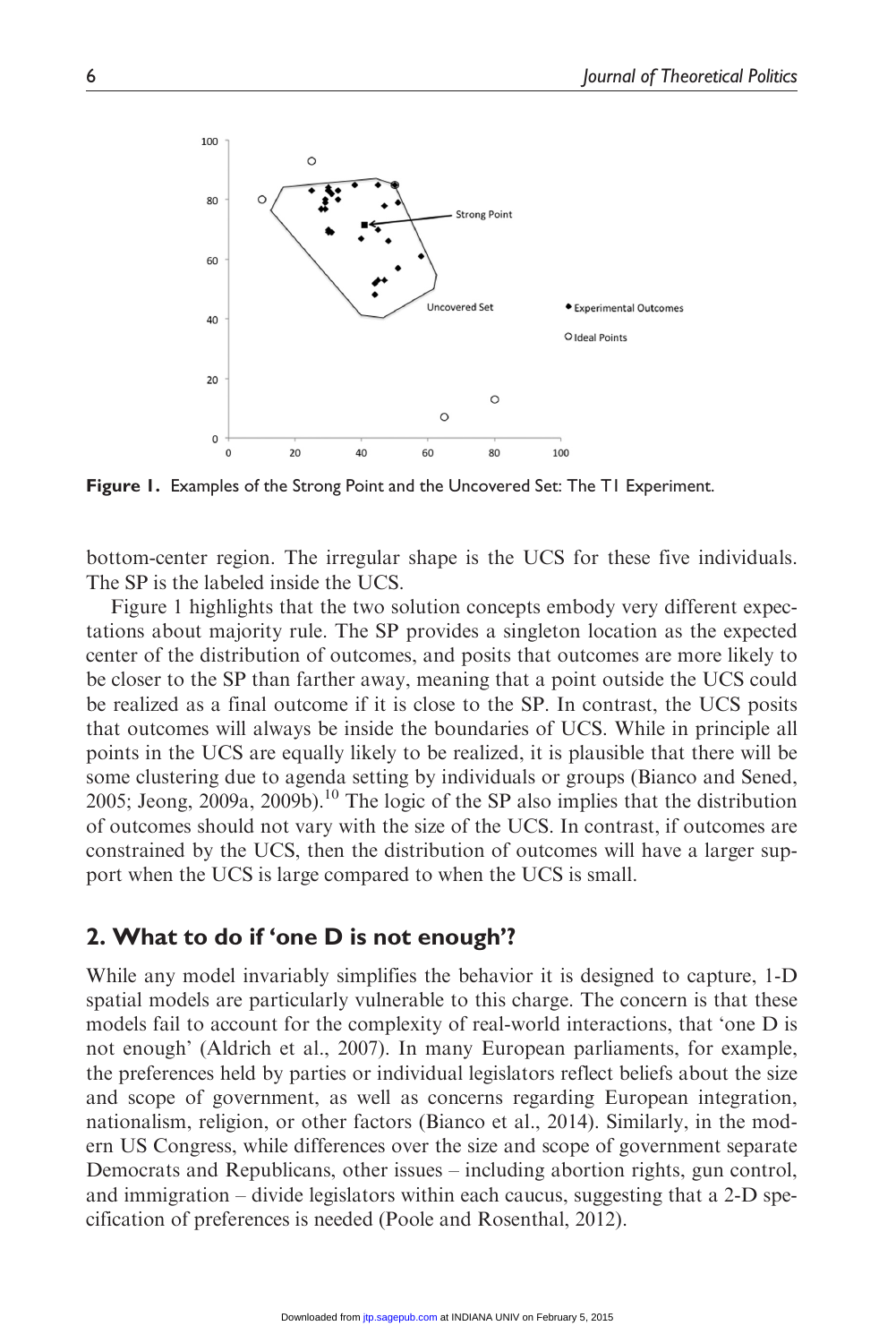These concerns imply that a 1-D spatial model may not be a good predictor of real-world outcomes – or, even if its predictions are good, this congruence may be largely a coincidence, leaving scholars with a false and overly-simplified impression of the forces driving behavior. For example, in a 1-D model of the legislative process, it is difficult to show how 'parties matter' in the contemporary Congress, as primacy of the median voter eliminates the ability of party leaders to shape outcomes by setting the agenda (Krehbiel, 1999; Bianco and Sened, 2005).

However, scholars who use 1-D spatial models have a compelling rejoinder: if they move to two dimensions, how should they predict outcomes? The social choice literature provides two candidates, the SP and the UCS, with no consensus about which is best; and, without such a tool, developing predictions from a 2-D model requires auxiliary assumptions, such as assuming a status quo (Tesbelis, 2002) or restricting the set of possible outcomes (Laver and Shepsle, 1996).

The irony is notable. On the one hand, free software can easily estimate 2-D ideal points using roll calls or survey data. Expert surveys locate party organizations on multiple policy dimensions for a wide range of countries. At the same time, there is a lack of scholarly guidance about how these data should be used.

For the record, the authors of this present paper are firm believers in the efficacy of the UCS. In our view the most important theoretic justification for using the USC is the work cited earlier which shows that uncovered outcomes are the expected result in a wide range of majority rule settings. These findings, developed independently by several scholars using a variety of approaches and underlying assumptions, are not to be taken lightly.11 Moreover, the UCS's predictions have been tested in a variety of experimental and empirical settings, including experiments that were conducted before the UCS was conceived. Aside from the simple tests mentioned earlier, there are no corresponding results for the SP.

Even so, there are three motivations for making a serious comparison of the SP and the UCS. First, the creators of the SP (Feld et al., 2014) are accomplished scholars who are equally confident in the their solution concept. Second, it is a fact that some preference configurations yield relatively large uncovered sets. It may be that these large UCSs capture a fundamental uncertainty inherent to majority-rule decision-making – or that another solution concept would explain the within-UCS variation.<sup>12</sup> Third, as Feld et al. (2014) argue, the UCS's predictive power may be a coincidence, arising because its predictions are correlated with a deeper predictive tool. These concerns are linked to the procedural and behavioral assumptions of the UCS, particularly whether or not decision-makers can predict the long-term consequences of their choices, as the covering relation implies?

#### 3. Testing predictive power: hypotheses and tests

In the eleven experiments we analyze, participants were grouped into five-member committees and given Euclidean preferences over a two-dimensional, 100-point by 100-point policy space.<sup>13</sup> Each participant was assigned a unique ideal point in this space where his/her utility was maximized. Participants were told the location of their ideal points and that their utilities declined as the outcome chosen by the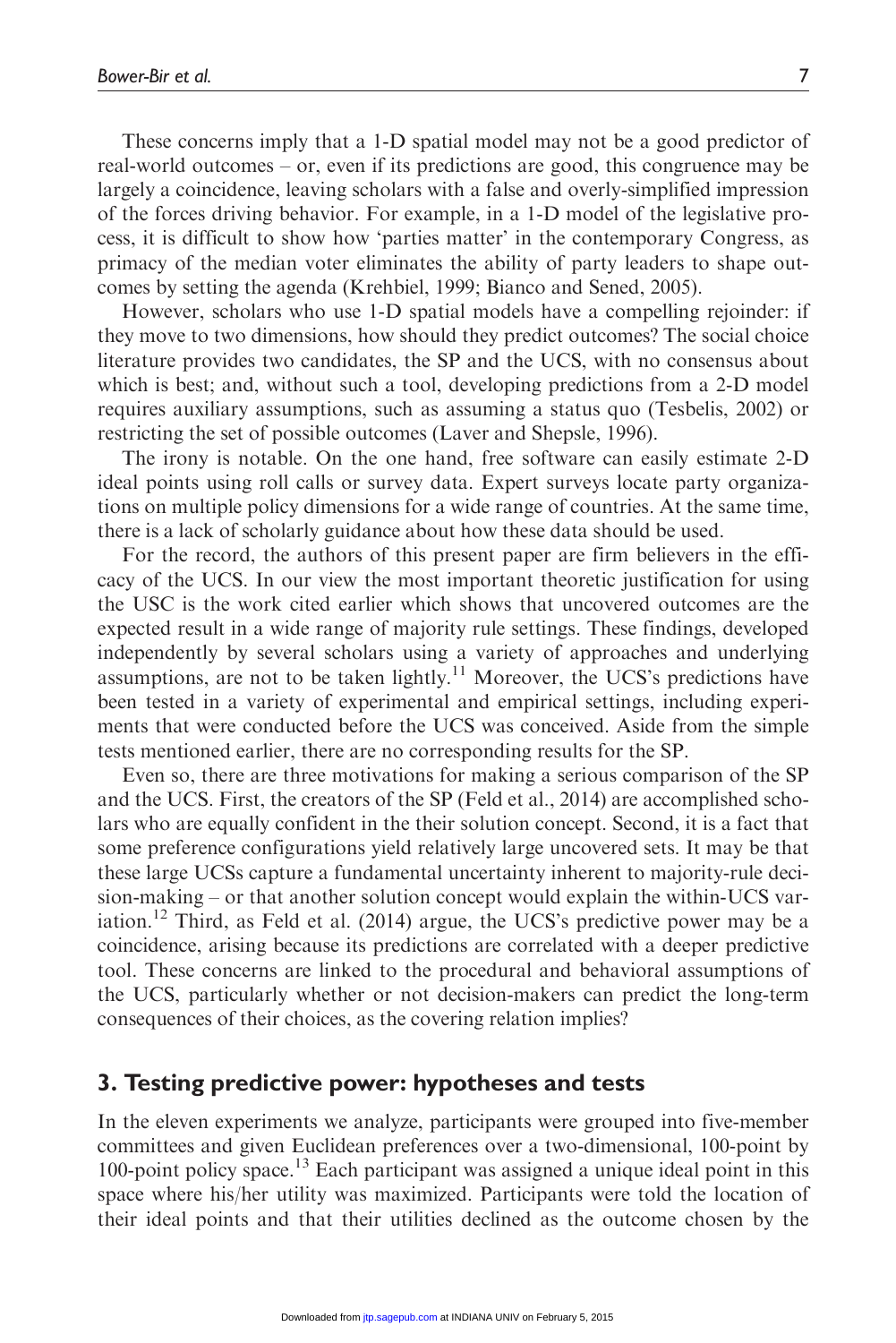committee moved away from their respective ideal points. By design, ideal points were arranged such that a core did not exist.

Voting in all of the experiments proceeded using an open agenda and a random recognition procedure. The recognized participant would propose a pair of coordinates  $\{x, y\} \in \{[0, 100], [0, 100]\}\$  to the committee. The proposal could be discussed if participants desired. At the conclusion of the discussion, participants voted openly on the proposal using majority rule. Participants then voted openly on whether to continue voting or adjourn, again by majority rule. If the participants voted to continue, another participant was recognized and the process repeated. If the participants voted to adjourn, the last proposal receiving majority support was the outcome. Participants received monetary rewards proportionate to the proximity between their ideal points and the outcome.<sup>14</sup>

Using these data, our analysis compares two hypotheses. Formally, let  $p(z)$  be the probability that a point z with coordinates  $(x, y)$  is realized as a final outcome in a real-world or experimental setting where decision-makers choose outcomes using majority rule. Given decision-makers' preferences, let s be the location of the SP with coordinates  $(i, j)$ , and let  $d(z, s)$  be the Euclidian distance between z and s. The predictions of the UCS and SP are as follows:

UCS:  $p(z) > 0$  if z is uncovered;  $p(z) = 0$  otherwise SP:  $p(z) = f(d(z, s)) > 0$  for all  $(x, y)$  and  $(i, j)$ ; with  $p(z)$  decreasing in  $d(z, s)$ 

### 3.1 A false start: why regression doesn't work

The obvious format for a test between the UCS and SP is a regression setup, where observations for a given voting experiment consist of grid points z contained within the experiment's Pareto set.<sup>15</sup> For each point z, define three variables: (1) whether z is covered or uncovered (*Uncovered*); (2)  $d(z,s)$  or the distance between z and the strong point s (*Distance*); and (3) whether z is a final outcome or not (*Outcome*) – and estimate parameters using probit:<sup>16</sup>

 $Pr(Outcome=1) = \Phi(b_0 + b_1(Uncovered) + b_2(Distance))$ 

Outcome equals 1 if a z is a final outcome and 0 otherwise; Uncovered equals 1 if z is uncovered and 0 otherwise, and  $Distance$  is  $d(z,s)$ . The UCS hypothesis predicts that  $b_1$  will be positive and significant and  $b_2$  insignificant, while the SP hypothesis predicts that  $b_1$  will be insignificant and  $b_2$  will be negative and significant. The analysis could also show support for both hypotheses with  $b_1$  positive,  $b_2$  negative, both statistically significant.

Unfortunately, this specification raises a series of technical problems. First, the dependent variable has low dispersion. Pareto sets for the experiments typically contain about 4000 points, with between 6 and 40 final outcomes. Even in the best case, the dependent variable will be about 99% 0's and only  $1\%$  1's – a situation that does not make estimation impossible, but does increase the sensitivity of the parameter estimates to stochastic effects. One final outcome in the 'wrong' place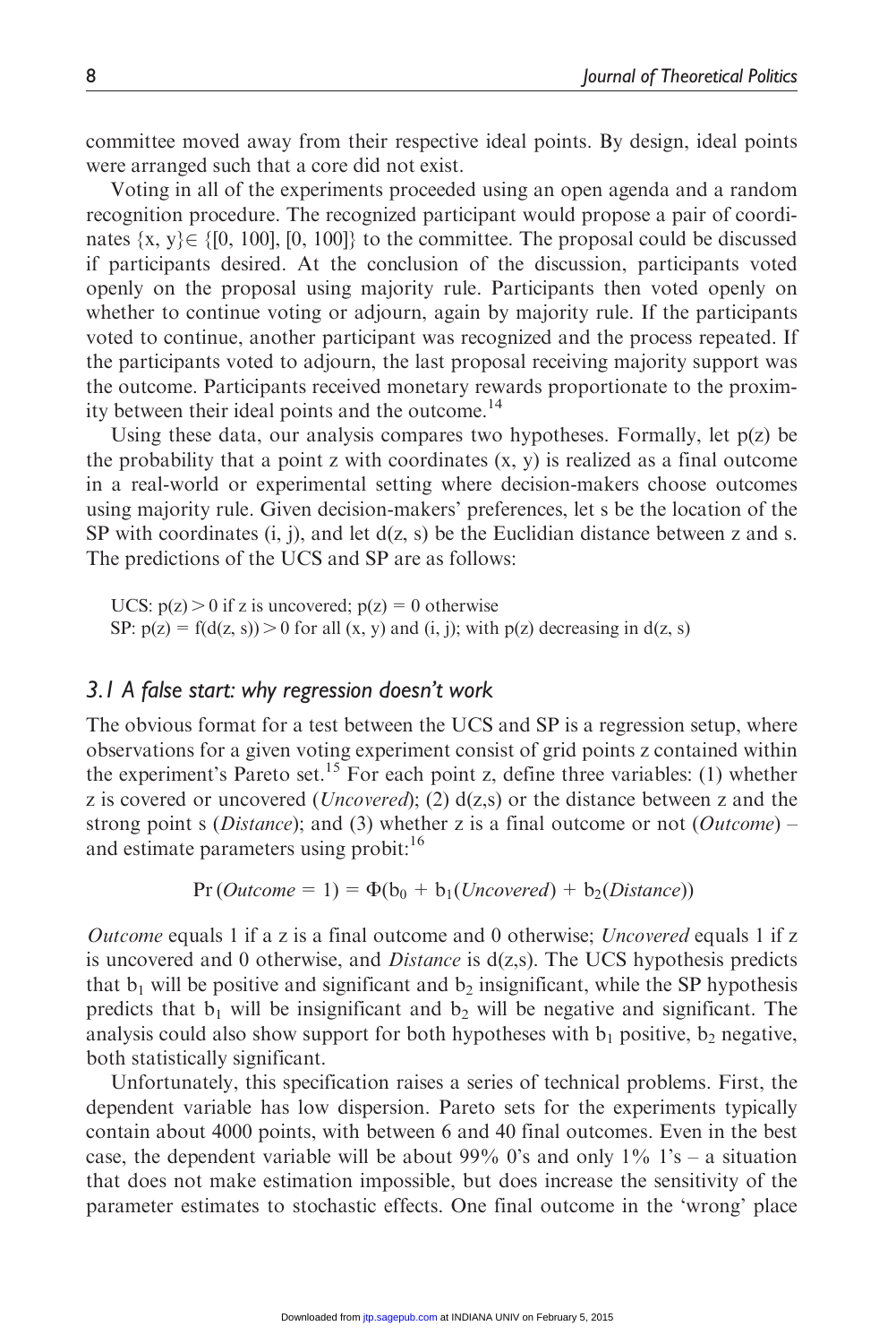(e.g., outside the UCS when the UCS hypothesis is true) can have an outsized impact on the signs and significance of the parameters (King and Zeng, 2001).

Second, it is problematic to estimate parameters for experiments in which the UCS contain all of the final outcomes. The solution is to create some dummy final outcomes that are randomly located in the Pareto Set but outside the UCS, calculate parameter estimates using this augmented dataset, and average parameters across a series of datasets, each with dummy final outcomes in different locations.17

Third, the model may have heteroskedastic residuals. To see this, suppose that the UCS hypothesis is true, and final outcomes are randomly distributed inside the UCS. While the probability  $p(z)$  that any z is a final outcome is constant within the UCS, the variance in the expected number of final outcomes at a distance  $d(s, z)$ from the SP is larger for points with small values of  $d(s, z)$  compared to those with higher values – this is because for any two distances  $d_1 < d_2$  there are more points at distance  $d_2$  compared to  $d_1$ . While this problem can be addressed by using heteroskedastic probit to estimate parameters, it highlights the complexity of a seemingly simple test.

The fourth and most important concern is that UCS and SP variables are highly correlated. This correlation is inevitable given that for most distributions of ideal points, including all of the experiments analyzed here, the SP is near the center of the UCS. As a result, regardless of which hypothesis is true, there will be a strong correlation between d(s, z) and whether z is a final outcome. This correlation is not a problem with probit or any other analytic technique per se – rather, given that the predictions of the two solutions are correlated, it is difficult to estimate their independent effects and obtain accurate inferences about the merits of the two solution concepts.

To illustrate these difficulties, we created a dataset based on the T1 experiment in Bianco et al. (2008), using the actual ideal points and uncovered sets combined with a hypothetical set of 40 final outcomes. The distribution of outcomes is constructed to reflect a situation where the UCS hypothesis is true and the SP hypothesis is false: 30 (75%) of the hypothetical experimental outcomes are randomly distributed inside the UCS, with the remaining  $10 (25%)$  randomly distributed near the UCS as experimental 'close misses'.

Table 1 shows parameters generated using this hypothetical dataset. Working from the right, the estimates show a significant, positive bivariate relationship between the UCS variable and final outcomes – but in the next column, a bivariate, negative relationship between final outcomes and d(s, z). Moreover, in the multivariate estimation, the SP parameter is significant while the UCS parameter is not – even though by construction the SP has nothing to do with the location of final outcomes. The left-most column in Table 1 shows parameters generated using heteroskedastic probit. The model chi-square implies that the residuals are heteroskedastic; a comparison between the two multivariate estimations shows that controlling for this problem reduces the impact of the strong point distance variable by almost 50%.

This analysis also undercuts one of the claims offered in Feld et al. (2014): their finding that points that are close to SP are more likely to be proposed, win one or more pairwise votes, and be realized as final outcomes does not constitute evidence of the SP's explanatory power. As we have shown here, because the SP lies inside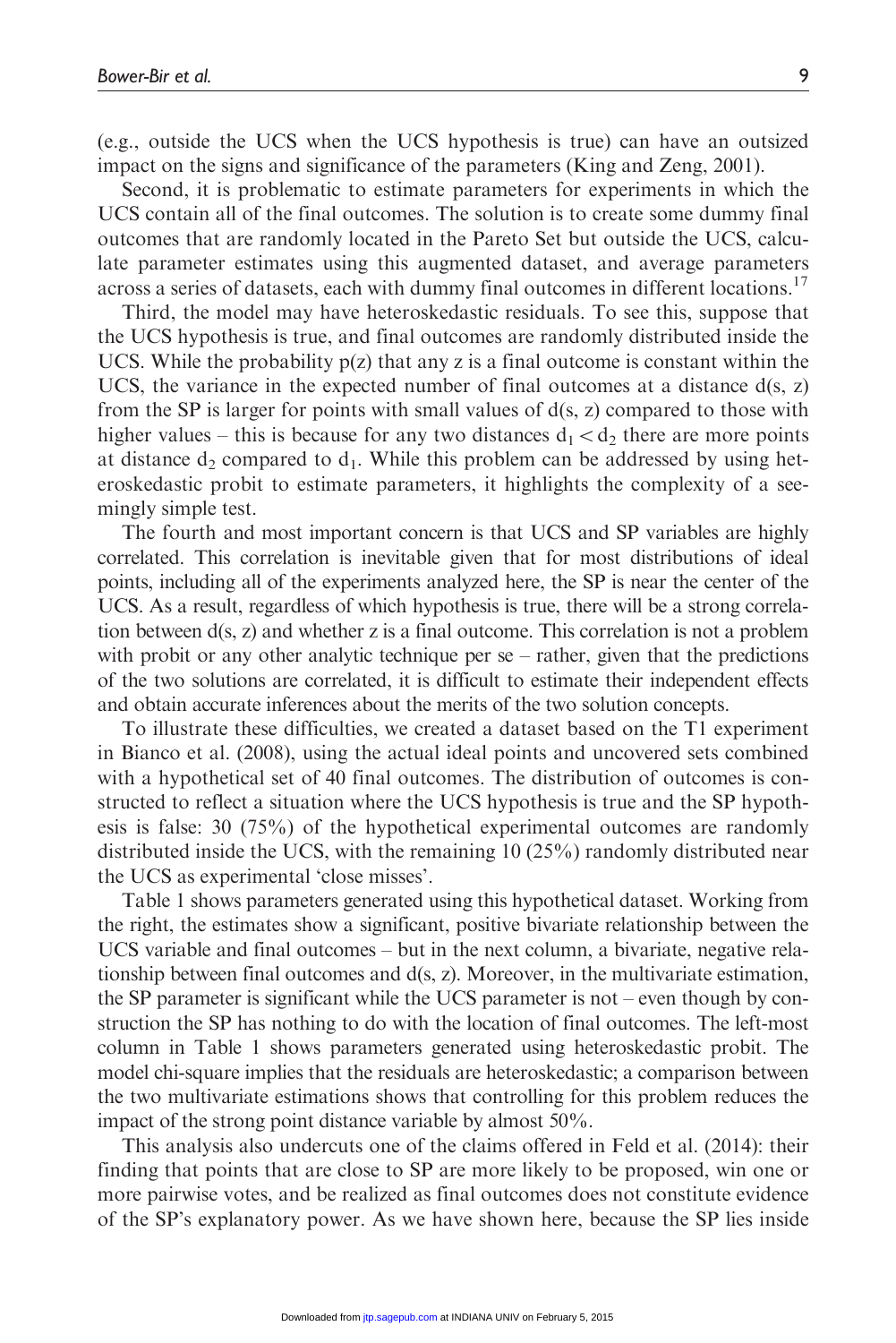|                                     | Dependent variable: point is final outcome |                   |                                |                                  |
|-------------------------------------|--------------------------------------------|-------------------|--------------------------------|----------------------------------|
| Independent Variables               | Heteroskedastic probit                     | <b>OLS</b>        | <b>OLS</b>                     | <b>OLS</b>                       |
| Distance to Strong Point            | $-0.033$ <sup>****</sup><br>(0.01)         | 0.059<br>(0.02)   | 0.041<br>(.013)                |                                  |
| Outcome In Uncovered Set            | $-0.31$<br>(0.20)                          | $-0.72$<br>(0.54) |                                | $0.72**$<br>(0.37)               |
| Constant                            | $-1.01$<br>(0.37)                          | $-2.03$<br>(0.72) | $-3.2$ <sup>***</sup><br>(.29) | $-4.61$ <sup>***</sup><br>(0.32) |
| Model Chi Square                    | 12.72                                      | $14.42**$         | 12.75                          | $4.2**$                          |
| N                                   | 2457                                       | 2457              | 2457                           | 2457                             |
| Chi Sq. Test for Heteroskedasticity | $3.41*$                                    |                   |                                |                                  |

#### Table 1. Analysis of hypothetical test.

\*\*\* = significant at 0.01 or better, \*\*= significant at 0.05 or better, \*= significant at 0.10 or better, all two-tail

the UCS, and because the predictions of these concepts are to some degree correlated, the relationship identified by Feld et al. (2014) would hold even if the SP has no explanatory power at all.

In sum, while a multivariate probit model would seem the obvious choice for testing the UCS and SP hypotheses, in practice this approach is bedeviled with a variety of problems. Accordingly, the next section specifies a test using spatial analysis tools borrowed from Geography.

### 3.2 Analyzing spatial data: tools from geography

Analyses of spatial data in the discipline of geography often focuses on the existence of clusters – comparing the location of natural objects (e.g., trees or other vegetation) or artificial objects (e.g., buildings), in relation to each other, to some central tendency, or to multiple centers. In our analysis, we implement two canonical tools from geography, and build on these tools to conduct additional tests on our experimental data.

Our first task is to analyze the distribution of outcomes in each experiment for complete spatial randomness (CSR) or the presence or absence of clustering of outcomes (Diggle, 2003). Specifically, the CSR test involves calculating the average distance between experimental outcomes (in the language of geography, finding each outcome's 'nearest neighbor'), and comparing this distance to what would be expected if the outcomes were randomly distributed throughout the space; here, each experiment's UCS.<sup>18</sup> A finding that the distance to the nearest neighbor is sufficiently less than the expected distance given a random distribution implies clustering; a finding that the average distance is sufficiently larger indicates dispersion; values in the middle fail to reject the null of a random distribution.<sup>19</sup>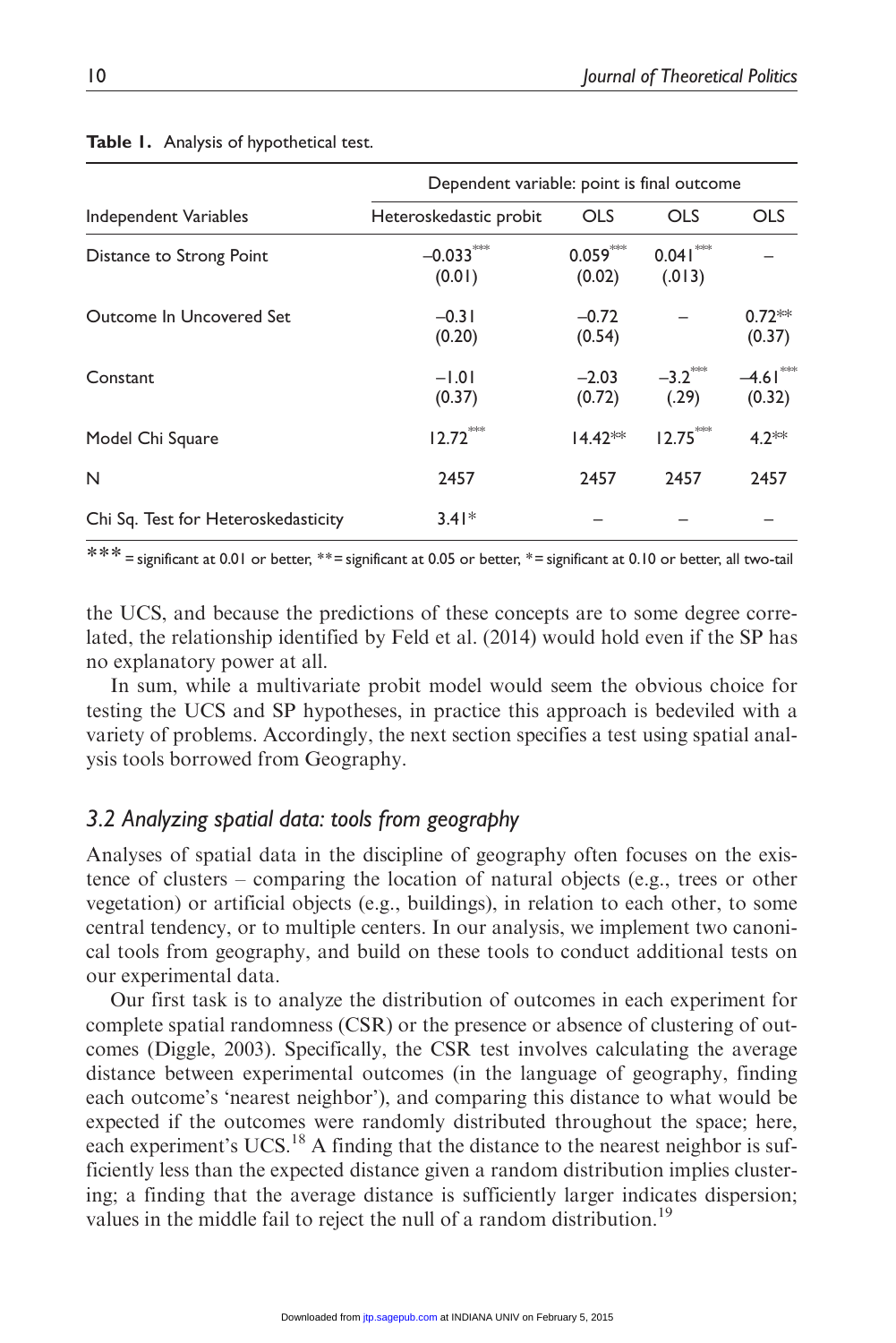

Figure 2. Example of CSR Test and Clustering Analysis: The Two Insiders Experiment.

Recall that the SP predicts that outcomes will be clustered around the SP, with more outcomes close to the SP than farther away. In contrast, the UCS sets firm boundaries on the location of outcomes – the validity of these boundaries have already been confirmed for all of the experiments here (Bianco et al., 2006). However, the logic of the UCS does not specify how outcomes will be distributed inside these limits. Thus, a finding that outcomes in a particular experiment are clustered is a necessary condition for confidence in the SP. However, confidence also requires that the SP be at the center of the largest cluster of outcomes. In contrast, if there is no clustering around the SP, or if the largest cluster is located at some distance from the SP, then it is reasonable to conclude that the SP is not driving the distribution of outcomes.

An example of these conditions is shown in Figure 2, which shows ideal points, outcomes, the strong point, and uncovered sets for Two Insiders experiment (Laing and Olmsted, 1978).

While inspection confirms that outcomes are clustered, the location of the clusters is inconsistent with the SP. Consider the two circles in the figure. The first, labeled 'Cluster Centered on SP', is a 10-unit diameter circle centered on the  $SP^{20}$ It contains three outcomes. However, there is another area of the space, 'Alternate Cluster', where a 10-unit circle contains 8 outcomes. Thus, to the extent that there is clustering in the Two Insiders experiment, it occurs in areas that are far away from the SP. This distribution is inconsistent with the SP's predictions – but it is consistent with the UCS, as all outcomes except one are contained within the boundaries of the set.

Figure 2 (together with Figures 1, 4, and 6) also illustrates a fundamental problem with the claim by Feld et al. (2014) that if mean outcomes (average x, average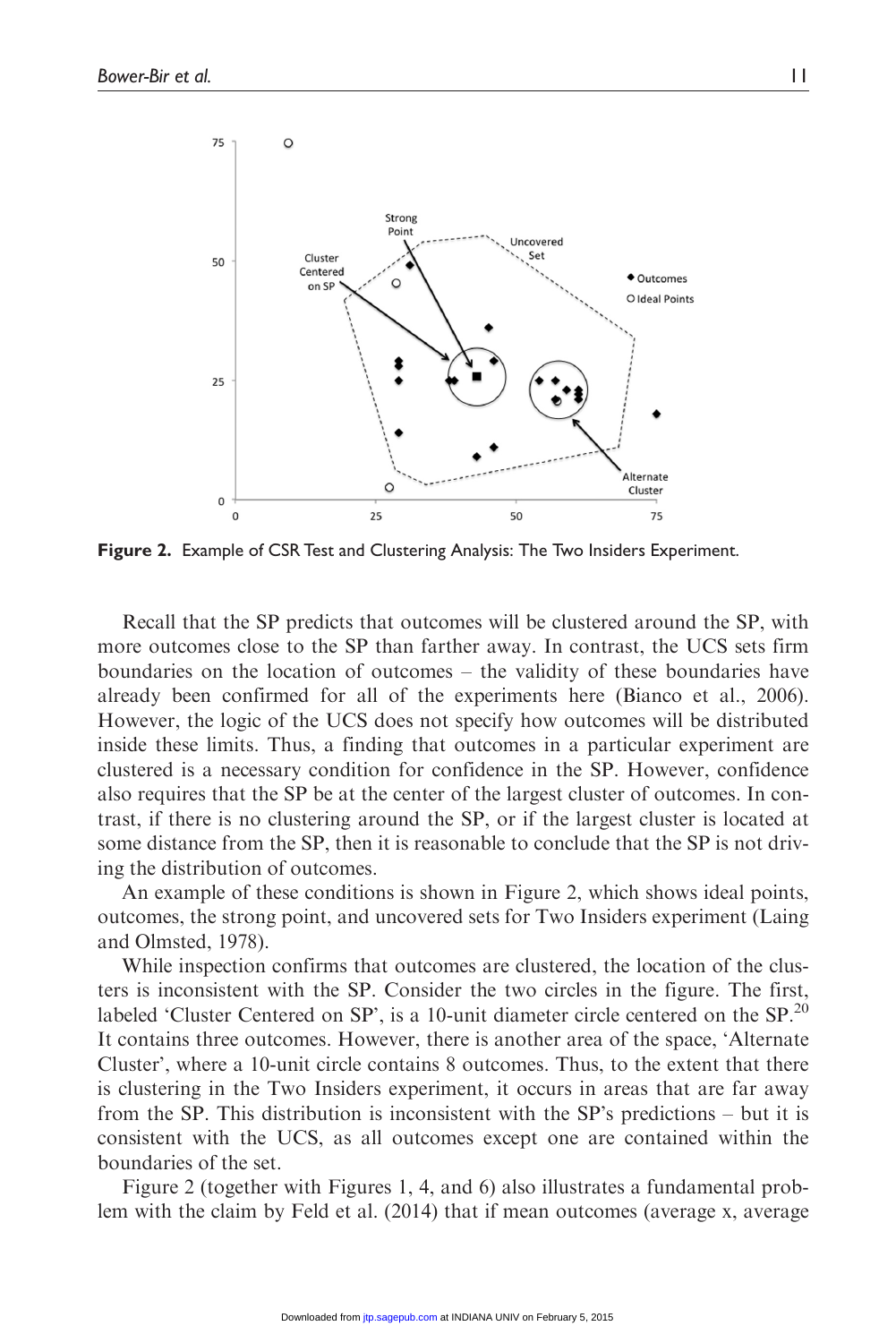| Experiment       | Distance Between<br>outcomes, expected/actual | Inference<br>(t-probability)  | N in Cluster, SP/Largest<br>Alt. (t-probability) |
|------------------|-----------------------------------------------|-------------------------------|--------------------------------------------------|
| Two Insiders     | 1.51                                          | Clustered<br>(.0004)          | 0.38<br>(0.13)                                   |
| King             | 1.62                                          | Clustered                     | 3.0                                              |
| House            | 1.36                                          | (.003)<br>Clustered<br>(.003) | (0.26)<br>0.33<br>(0.12)                         |
| Wilson           | 1.27                                          | Clustered<br>(.007)           | 0.50<br>(0.11)                                   |
| <b>PH</b>        | 1.33                                          | Clustered<br>(.03)            | 4.0<br>(0.001)                                   |
| ΤI               | 1.23                                          | Clustered<br>(.03)            | 0.67<br>(0.49)                                   |
| Bear             | 1.14                                          | Clustered<br>(.12)            | 0.25<br>(0.03)                                   |
| <b>PHR</b>       | 1.47                                          | Clustered                     | 2.35                                             |
| <b>MOW</b>       | 1.05                                          | (.24)<br>Clustered<br>(.33)   | (0.006)<br>0.33<br>(0.05)                        |
| <b>Skew Star</b> | 0.81                                          | Dispersed<br>(.02)            |                                                  |
| T <sub>2</sub>   | 0.49                                          | <b>Dispersed</b><br>(<.0001)  |                                                  |

Table 2. Results of CSR analysis.

y) in each experiment are close to the SP, individual outcomes will also be clustered around the  $SP -$  and that the SP has predictive power. A look at all of these plots will reveal that there are relatively few outcomes close to the SP, meaning that the closeness of the mean outcome arises only because the individual-level deviations from the SP are being averaged away. More generally, the congruence of mean outcomes with the SP says nothing about whether individual outcomes are clustered around this point.

Table 2 shows the results of the CSR analysis across all 11 experiments. The first column of the table gives the ratio of the expected to actual distance between outcomes – a number greater than one indicates clustering (the experiments are sorted by the size of this ratio), and less than 1 indicates dispersion. For example, in the case of Two Insiders, the ratio is 1.51. The second column interprets the ratio (clustered or dispersed), and gives the t-probability for the likelihood that the null hypothesis (random distribution) is true given the data. As the table shows, all but two of the experiments exhibit clustering, most at levels that are clearly statistically significant.

The last column in Table 2 assesses whether the outcomes in each experiment are clustered around the SP, showing the ratio of the number of outcomes inside a 10-unit circle centered on the SP compared to the largest number of outcomes in any 10-unit circle that does not overlap with the SP circle.<sup>21</sup> For example, Figure 2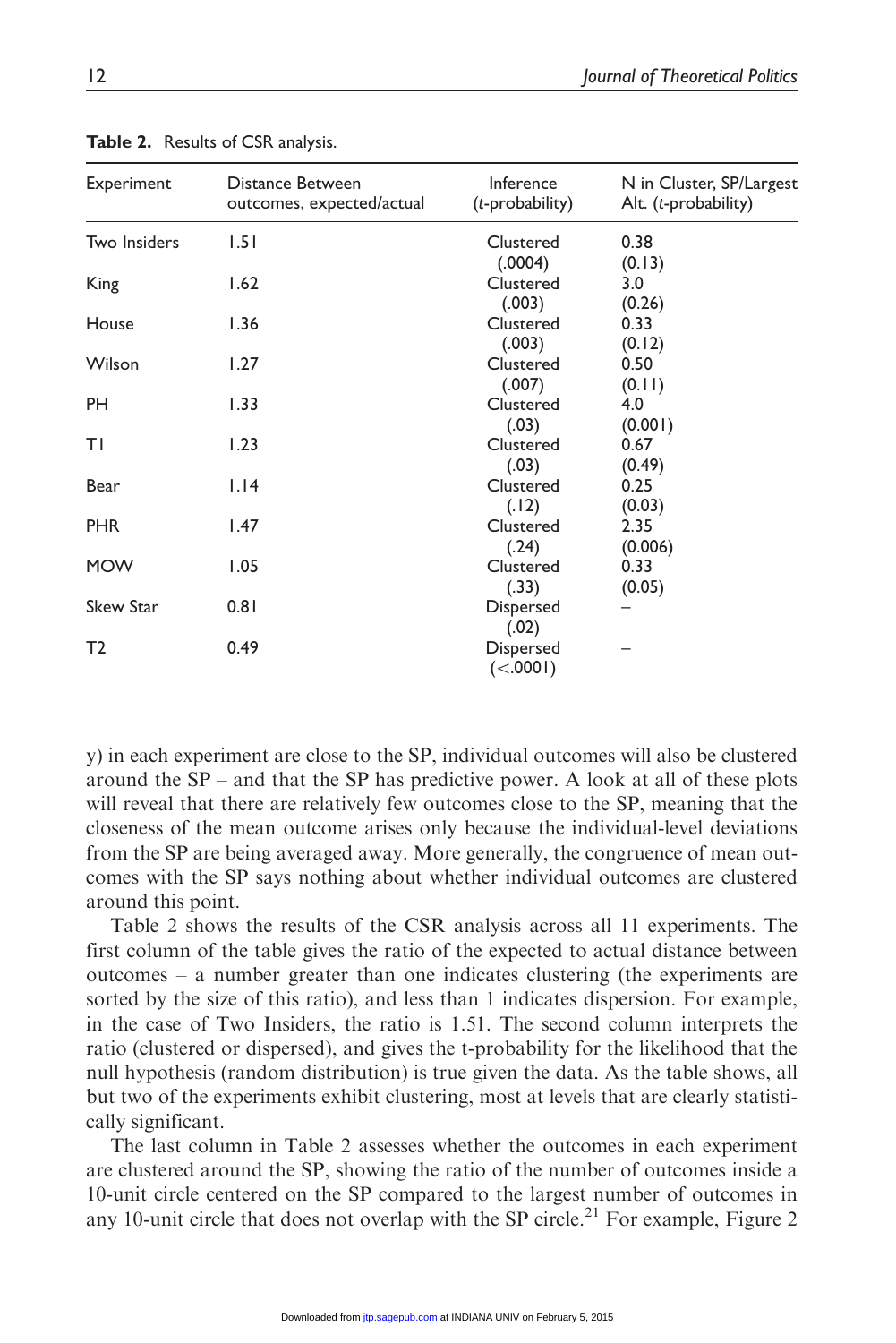

Figure 3. Inferences from CSR Analysis.

shows that in the Two Insiders experiment, the SP cluster has 3 outcomes, and the densest non-overlapping alternate cluster has 8, so the ratio reported in Table 2 is  $3/8 = 0.375 = (0.38)$ . The number in parentheses in Table 2 is the t-probability for the difference between the number of outcomes in each circle tested against the null of no difference.

Taken together, the numbers in Table 2 allow us to judge the degree to which the outcomes in each experiment are consistent or inconsistent with the SP, as shown in Figure  $3.^{22}$ 

Of the 11 experiments, two are consistent with the SP, with outcome distributions that are clustered around the SP. These clusters are, moreover, significantly larger than all of the other clusters in the space. However, two other experiments exhibit no clustering at all; their outcomes are dispersed. In five other experiments, there is clustering, but the largest clusters are nowhere near the SP, and these alternate clusters are significantly larger than the SP cluster.<sup>23</sup> In the final two experiments, there is clustering, but the data are insufficient to make a judgment about the location of the clustering relative to the  $SP<sup>24</sup>$  Overall, these findings lean away from confirming the SP as a solution concept for majority rule games.

#### 3.3 The Quadrat test

Our second test is developed from the Quadrat Method (Shiode, 2008) for discerning the nature of item clustering. This method divides a space (e.g., a forest) into a series of equal-sized areas, then counts the number of items (e.g., trees) in each area, with the goal of finding areas with a disproportionate number of items, implying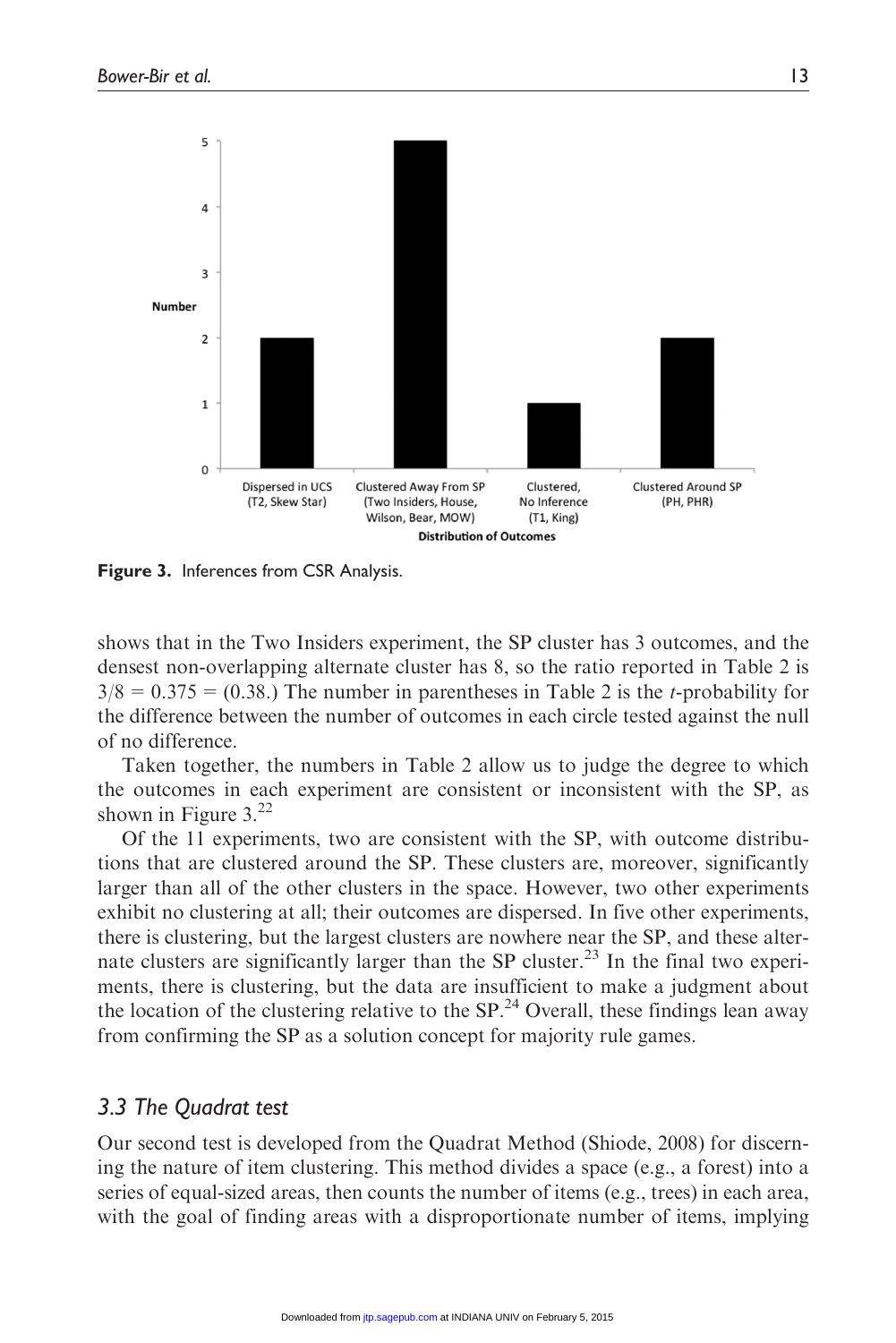

Figure 4. Example of the Quadrat Test: The PHR Experiment.

that these spaces contain clusters or the center of clusters. Our version of this test divides the outcome space for each experiment into quadrants centered on the SP, shown in Figure 4 for the PHR experiment (McKelvey and Ordeshook, 1984).

Our expectation is that if the SP is correct, and that the only factor determining whether a particular point is an outcome is the point's distance to the SP, then outcomes should be distributed evenly (within the limits of random variation) across quadrants. Conversely, if the UCS is the driving force behind outcomes, then for each experiment, the percentage of outcomes in each quadrant should vary with the percentage of the UCS contained in these quadrants. In the case of PHR, the percentage of outcomes varies significantly, from upper-left quadrant to only four in the lower-left.

The PHR experiment also provides a clue about a factor that could influence the location of clusters under majority. Note that the quadrant containing the most outcomes (upper-left) is also the one containing the largest number of players (two versus one in each of the other quadrants). This correlation makes sense given that the players are both the source of proposals and of motions to adjourn. One expects that a player is more likely to offer a motion to adjourn insofar as the status quo is close to their ideal point, that is, in the same quadrant.<sup>25</sup> Having another player or players in the quadrant increases the changes that the adjournment motion will be successful.

To test these hypotheses, we find the percentage of outcomes and UCS contained in each quadrant in eight of our eleven experiments, and estimate the following regression:<sup>26</sup>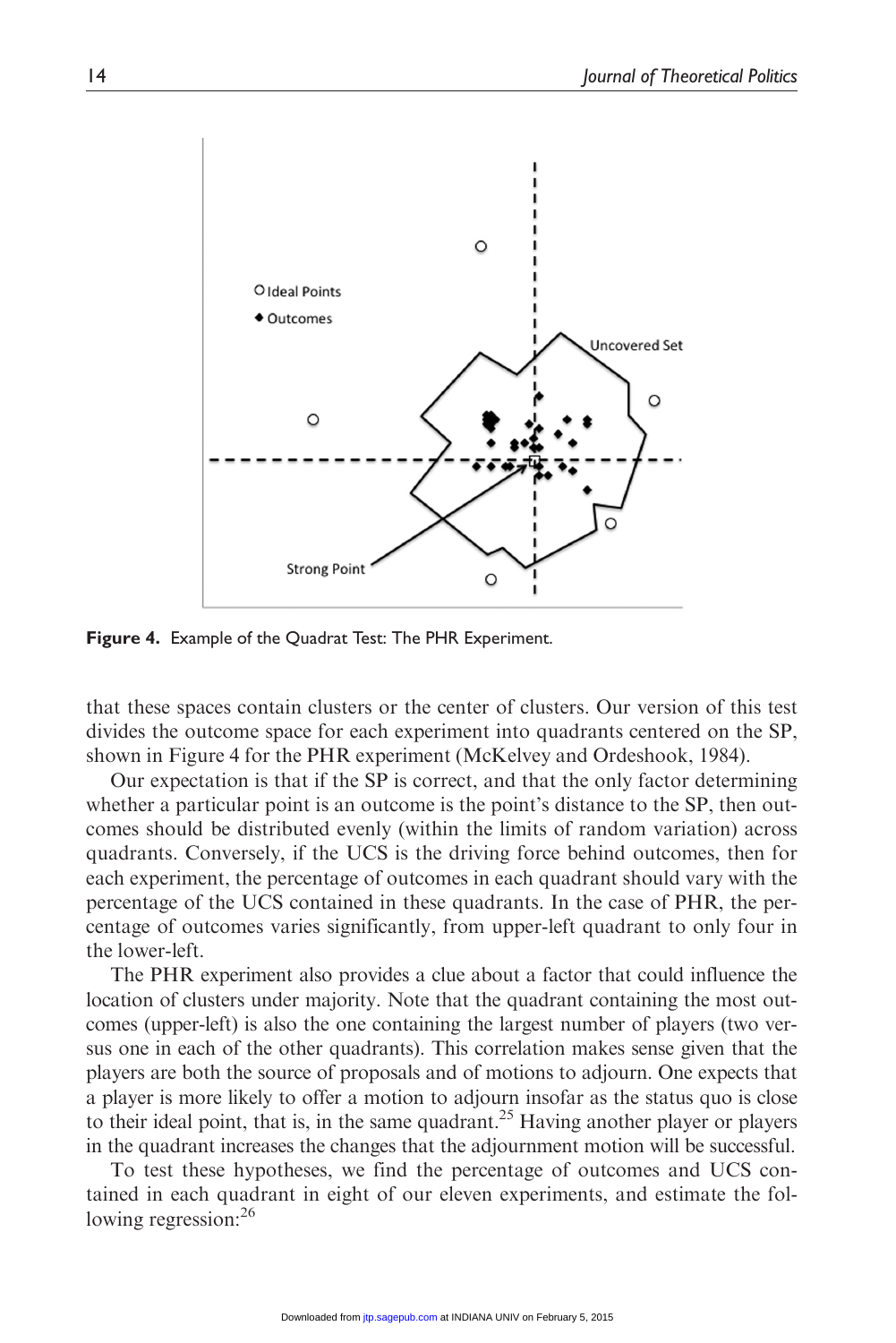|                                         | Dependent variable: % outcomes in<br>Quadrant x of Experiment y |
|-----------------------------------------|-----------------------------------------------------------------|
| % UCS in Quadrant x of Experiment y     | $0.54**$<br>(0.26)                                              |
| N Players in Quadrant x of Experiment y | $0.07**$<br>(0.03)                                              |
| Constant                                | 0.02<br>(0.09)                                                  |
| Log Likelihood                          | 26.32                                                           |
| N                                       | 32                                                              |

#### Table 3. Results of Ouadrat regression.

Note:  $***= p < 0.05$ , two-tail

$$
O_{xy} = b_0 + b_1(UCS_{xy}) + b_2(Players_{xy})
$$

where  $O_{xy}$  is the percentage of outcomes,  $UCS_{xy}$  is the percentage of the UCS, and Players<sub>xy</sub> is the number of players, all in quadrant x for experiment y. This specification allows a direct test between the UCS and SP's predictions. The SP predicts that  $b_0$  will be significant and near .25, while  $b_1$  will be not significant. The UCS predicts that  $b_0$  will be non-significant, while  $b_1$  will be positive and significant. A finding that  $b_2$  is positive and significant would confirm our agendasetting expectations, but is consistent with both the UCS and (generously) with the SP.<sup>27</sup>

Table 3 shows the parameters for this regression estimated using the Stata GLM procedure.28 The parameters indicate that the distribution of the UCS across quadrants shapes the distribution of outcomes across quadrants, as does the number of players, with both variables statistically significant. In contrast, the constant term is insignificant, implying that there is no floor for the percentage of outcomes in a quadrant, as suggested by the SP.

Figure 5 offers an interpretation of these parameters, showing the predicted percentage of outcomes in a quadrant given the amount of the UCS in the quadrant and the number of players.

Mindful of our limited data, we reported predicted proportions as a function of the number of players only for the ranges observed in our data. For example, across the eight experiments and 32 quadrants, the cases where there are two players in a quadrant a range of UCS proportions between approximately 0.20 and 0.35, thus the predicted line for this case is plotted only between these values. The message of these plots is echoes the parameter estimates: rather than observing a uniform distribution of outcomes across quadrants, as predicted by the SP, the distribution is sensitive to the shape, size, and location of the UCS.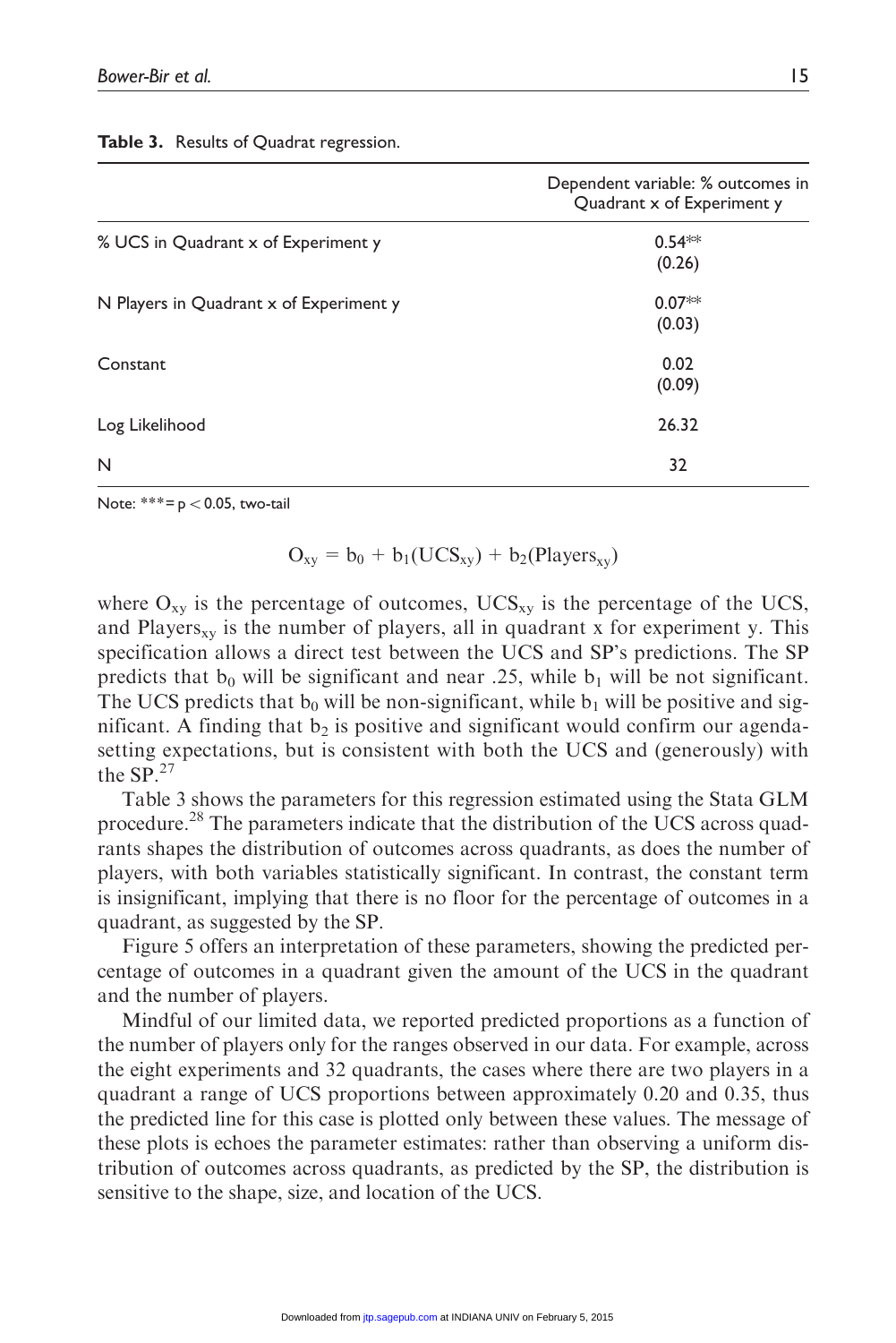

**Figure 5.** Predicted Distribution of Outcomes Across Quadrants.

#### 4. Implications

Our results support the claim that the UCS is the appropriate generalization of the median voter theorem to 2-D majority-rule settings. As discussed earlier, while the UCS has considerable theoretic and empirical support, it has never been tested against an alternate solution concept such as the SP. Our analysis of 11 sets of experimental outcomes finds little support for the SP, either as a predictive method in its own right or as a way to explain the location of outcomes inside the UCS. In particular, we find no evidence that outcomes are clustered around the SP or that they are equally distributed across quadrants. Both predictions are fundamental to the SP's characterization of majority-rule decision-making. Moreover, while there is considerable evidence that the boundaries of the UCS constrain majority rule, there is no evidence that the location of the SP has an independent effect as an influence on the distribution of outcomes within the UCS. Rather, clustering inside the UCS appears to be driven at least in part by the location of players' ideal points.

Another possible source of clustering is suggested by the Wilson (1986) experiment shown in Figure 6, where half of the trials used a backwards agenda, while half used a forward agenda.<sup>29</sup>

The distribution of experimental outcomes confirms Wilson's prediction that backwards agenda trials would produce outcomes near the status quo – note the large cluster near the status quo in the figure. More generally, we expect that clusters in the other experiments reflect variation in the (random) allocation of proposal power across the participants and that in real-world settings, rules that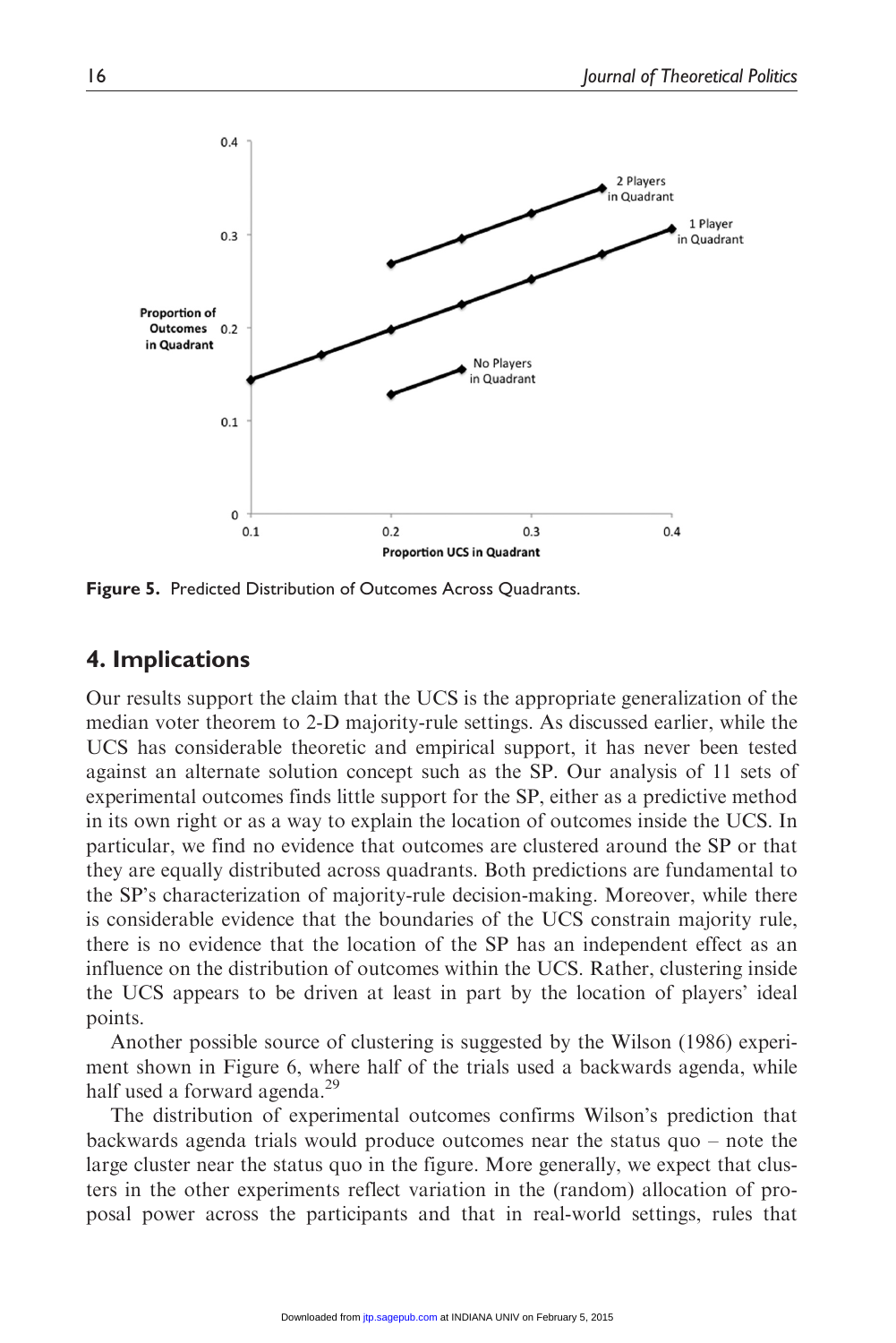

Figure 6. Rules of Procedure and Clustering: The Wilson Experiment.

convey agenda control play a crucial role in shaping the location of final outcomes within the UCS.<sup>30</sup> Alternatively, in real-world situations, clustering may arise if the set of potential outcomes is lumpy or otherwise non-continuous, such as in cases where outcomes take the form of committee assignments or the selection of leaders in a legislature.

Finally, our analysis supports a model of decision-making in which individuals are able to make fairly complex calculations, both in assessing the relative merits of different alternatives and in accounting for the consequences of their votes. In particular, one criticism of the uncovered set is that it assumes participants in a majority-rule setting make decisions by determining the longterm consequences of their votes, rather than making pairwise comparisons of the two alternatives being voted on at any particular time. While we have no insights into how the participants in these experiments decided how to vote, our analysis indicates that whatever logic they used is consistent with the UCS's predictions.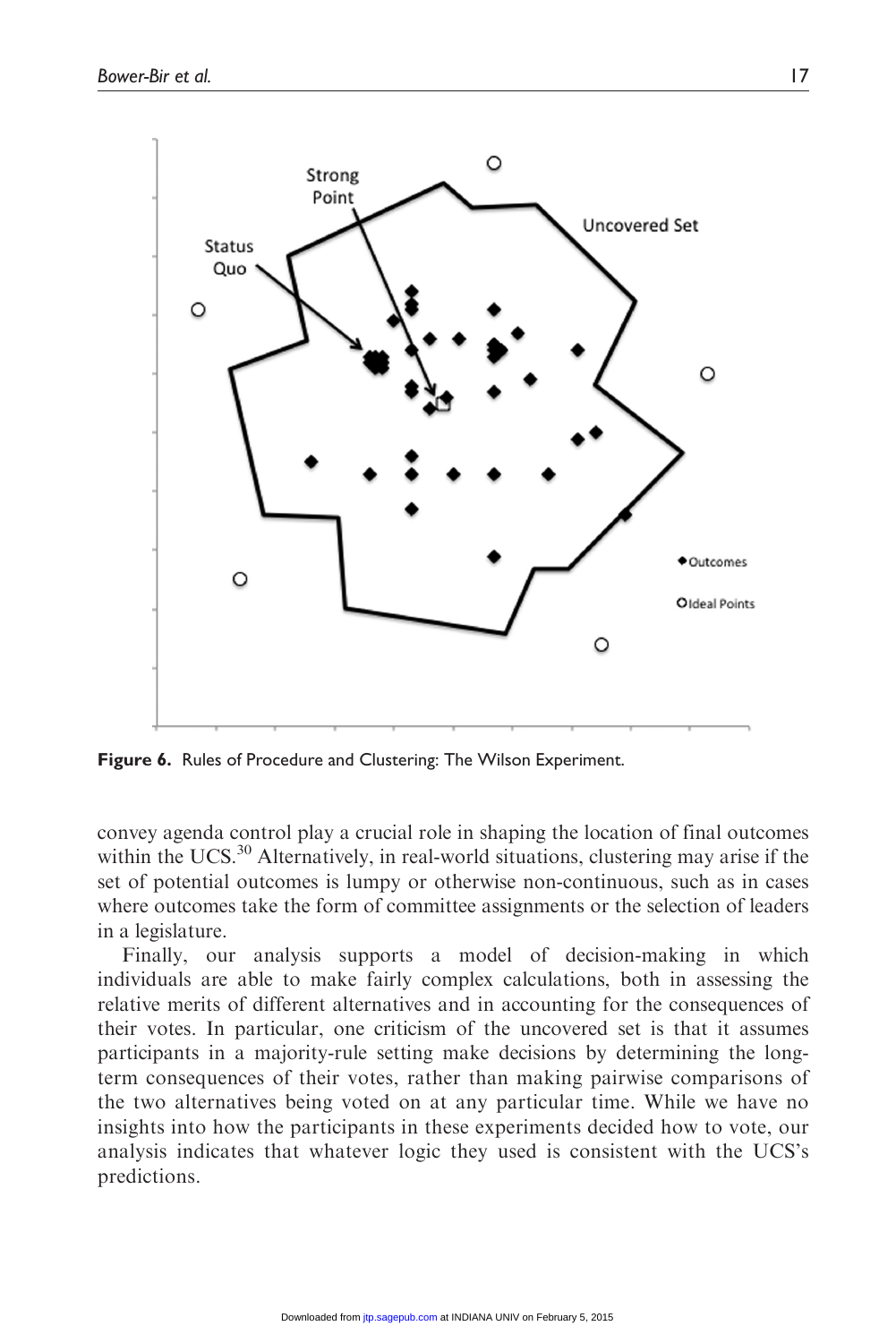### 5. Conclusion

Our analysis reveals strong support for the uncovered set over the strong point as a predictor of majority rule outcomes in 2-D spatial models. The results also validate the underlying behavioral assumptions of the UCS. Even in abstract experiments, where voters lack cues or context to shape their decisions, outcomes are consistent with the assumption that voters are sophisticated rather than myopic.

The new tools used in our analysis for analyzing clustering and the overall distribution of outcomes in a spatial context are applicable to many other research questions. For example, analyses of the contemporary Congress highlight the importance of intra-party groups such as the Tea Party Caucus for House Republicans and the Blue Dogs for House Democrats in determining party strategies and the content of policy proposals. The question is, to what extent are these groups distinct from the rest of the party – that is, are the respective party caucuses completely spatially random, or are there clusters within each caucus? It may be that other, as-yet unidentified groups in each caucus exert a disproportionate influence over outcomes – if so, the first step in understanding this phenomenon would be to identify the groups and their associated preference clusters, in order to assess their impact over legislative outcomes.

#### **Notes**

- 1. Of course, spatial models with two dimensions are a special and simpler case of multidimensional spatial models. However, analysis suggests that moving beyond two dimensions does not provide much additional explanatory power.
- 2. As a matter of norm and convenience, the cardinality of  $N$ ,  $n$ , is assumed to be the odd number of legislators.
- 3. Lower case  $x$ ,  $y$  and  $z$  denote elements of the set of all possible outcomes, a set that is denote by X.
- 4. In a 1-D model, the predictions of the UCS and the SP match those of the MVT.
- 5. Formally, let x, y, and z be elements of the set X of all possible outcomes. A point x beats another point y by majority rule if it is closer than y to more than half of the ideal points. A point x is covered by y if y beats x and any point that beats y beats x. The uncovered set includes all points that are not covered by other points.
- 6. For a point x,  $w(x)$ , the win set of x is the set of all points that are majority-preferred to x.
- 7. While our focus is on comparing predictions rather than assessing the validity of underlying assumptions, these claims about the theoretic attractiveness of the SP are open to question. While the covering logic which underlies the UCS is not intuitively obvious, the logic of win sets shares this characteristic. In addition, while the SP assumes constant transaction costs, these costs may vary with other factors – some proposals may have high transaction costs because they require particular coalitions for enactment, with no regard for the proposal's distance to the SP. More generally, without a way to determine the magnitude of transaction costs associated with different outcomes, there is no way to determine how these costs enter into decision-makers' calculations.
- 8. It should be noted that the authors of this paper did not participate in Feld et al's analysis.
- 9. A third prediction, that experiments where the SP's winset is small will have less variation in outcomes, finds only limited support.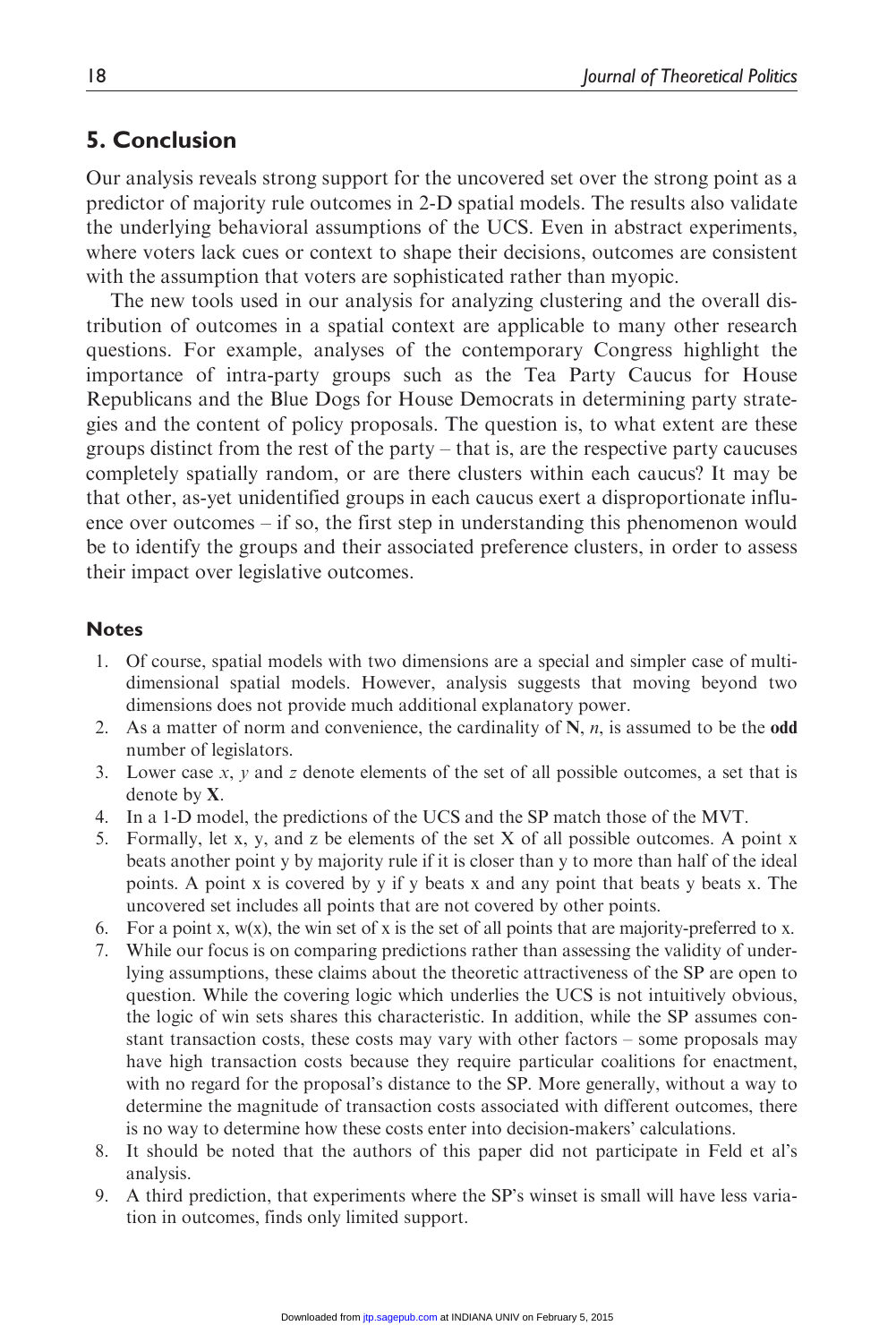- 10. For example, when the majority party controls the agenda as in the contemporary House, the expectation is that outcomes will be clustered in the area of the chamber UCS that is closest to the UCS of the majority party.
- 11. This stream of papers contradicts Feld et al's (2014: 291) assertion that the predictive power of the UCS has only been established for 'king of the hill' voting games.
- 12. We have argued that exogenous institutional factors, such as party organization, can have this effect. For example, when the majority party controls the legislative agenda, we expect it to choose procedures that yield outcomes in the intersection of the chamber and majority party uncovered sets  $-$  or, if no intersection exists, the points in the chamber UCS that are closest to the majority party UCS. The concern mentioned in the text is that similar effects may arise because of more primitive factors, such as the distribution of preferences.
- 13. The exception to the number of players is the King experiment, which had 7. In cases where the policy space was not  $100 \times 100$ , we have rescaled the data for comparability. Appendix 1 provides descriptive data on the experiments, as well as citations to the original publications, which contain more detailed descriptions of the experiments. As a way of familiarizing the reader with these experiments, we use many of them to illustrate our analysis throughout the paper.
- 14. Participants were informed in advance of the range of payoffs and how their payoff would vary as a function of the final outcome. Potential payoffs ranged from \$5.00 to \$20.00 per experimental run in then-current dollars. Of course, all of the participants were undergraduate students of (as best we can tell) a wide range of majors. It is difficult to say f results were affected by the subject pool is impossible to say. However, the fact that we have seen consistent results across a wide range of experiments devised by different scholars, plus the corresponding empirical results, suggests there are no obvious biases in the experimental data.
- 15. In 2-D majority rule experiments such as those presented here, the Pareto set is all points contained within the perimeter around the participants' ideal points.
- 16. One might well use logit in place of probit.
- 17. Another solution would be to restrict attention to uncovered points, and estimate a bivariate equation where the only exogenous variable is distance to the SP. Unfortunately, this specification cannot reveal whether both the UCS and the SP have independent effects on outcomes. Second, because most experiments have some final outcomes outside the UCS, focusing on only uncovered points creates a censored sample, with biased parameters the likely result.
- 18. The test involves calculating  $d_e$  the expected distance between outcomes, which equals  $1/(2^*sqrt(\lambda))$ , where  $\lambda$  is the density of outcomes, calculated as the number of uncovered points divided by the number of outcomes. The standard error of  $d_e$  equals sqrt( $(4-\pi)$ / (m4 $\pi\lambda$ ), where m is the number of outcomes and  $\pi = 3.14159$ . With these values in hand,  $(d_m-d_e)/se(d_e)$ , can be evaluated as a z-score. Positive significant values imply dispersion of experimental outcomes; negative significant values imply clustering. Note that using the Pareto set would not allow a clean test between the two solution concepts – if the UCS is in fact driving the location of outcomes, we would expect outcomes to be clustered in the UCS relative to the Pareto set, especially if the UCS is small relative to the Pareto set.
- 19. Formally, a dispersed distribution is one where the average distance between outcomes is greater than the expected distance given a random distribution (in a random distribution, we would expect actual distance to equal expected distance). It is not hard to construct a dispersed distribution – consider a set of outcomes that are randomly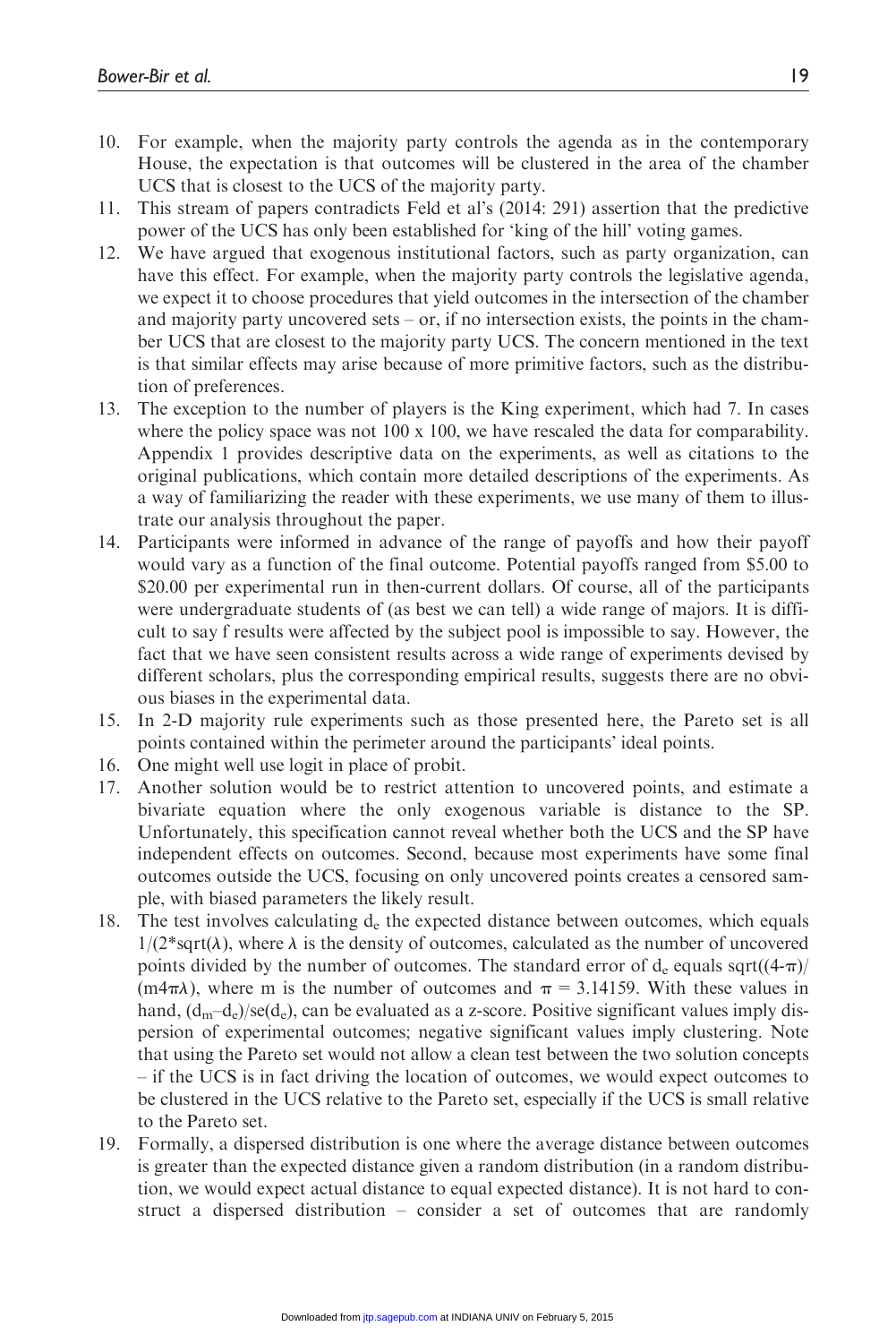distributed throughout a 2-D space, such that the average distance equals expected. Then, suppose we move some of the points in order to increase the average distance (such moves are always possible). The resulting distribution is dispersed.

- 20. The diameter of this circle is arbitrary. We have used a variety of differently-sized circles for analyses of clustering, generating results that are essentially identical to those described here.
- 21. We used a grid-search procedure to search for clusters that is, for each point in the space (including the SP), we counted the number of outcomes within a 10-unit circle of the point. The ratio reported in Table 2 excludes all clusters where the 10-unit circle overlapped with the circle around the  $SP -$  that is, the ratio we report only considers clusters with a different set of outcomes than those that make up the SP cluster. We have varied the size the circle used to define clusters and generated results that are very similar to those reported here.
- 22. We know that the distribution of outcomes in all of the experiments is consistent with the core prediction of the UCS, that is, that the outcomes will fall inside the boundaries of the UCS
- 23. Our discussion here uses a .20 probability level to judge statistical significance.
- 24. This test is designed to be favorable to the SP. If we allowed partial overlaps (for example, the center of the alternate cluster can be on the edge of the SP cluster), for all of the experiments, there is always an alternate cluster that is larger than the cluster around the SP.
- 25. We expect that the probability of adjournment depends on the distance between a setter's ideal point and the status quo – we cannot test this hypothesis because we do not have the full history of proposals offered in each experiment.
- 26. We omit two experiments (King and MOW) because they have eight or fewer outcomes, and the T2 experiment because the SP and the UCS are close to the edge of the 2-D outcome space, meaning that the quadrants vary wildly in size.
- 27. Notwithstanding Feld et al's (2014) prediction that points close to the SP are more likely to be realized compared to those at some remove, they also concede that outcomes may be shaped by factors such as the location of ideal points, the allocation of agenda control, and coalition-building among the players. However, they do not offer any details on what the relationship might look like between these factors and the SP's alleged 'gravitational pull'.
- 28. We have run the analysis using various weighting schemes and jackknife procedures, and report the baseline GLM parameters because none of the corrections significantly altered the results.
- 29. In a forward agenda, voting begins with the status quo put against an alternative, with the winner placed against another alternative until a majority votes to adjourn. In a backwards agenda, two proposed alternatives are voted on pair-wise, with the winner placed against another alternative until the last vote, which pits the surviving alternative against the status quo. With the exception of Wilson's experiment, in which half of the trials used a forward agenda and half used a backwards agenda, all of the experiments discussed here used a forward agenda.
- 30. Unfortunately, the records needed to confirm this hypothesis do not exist for most of the experiments analyzed here.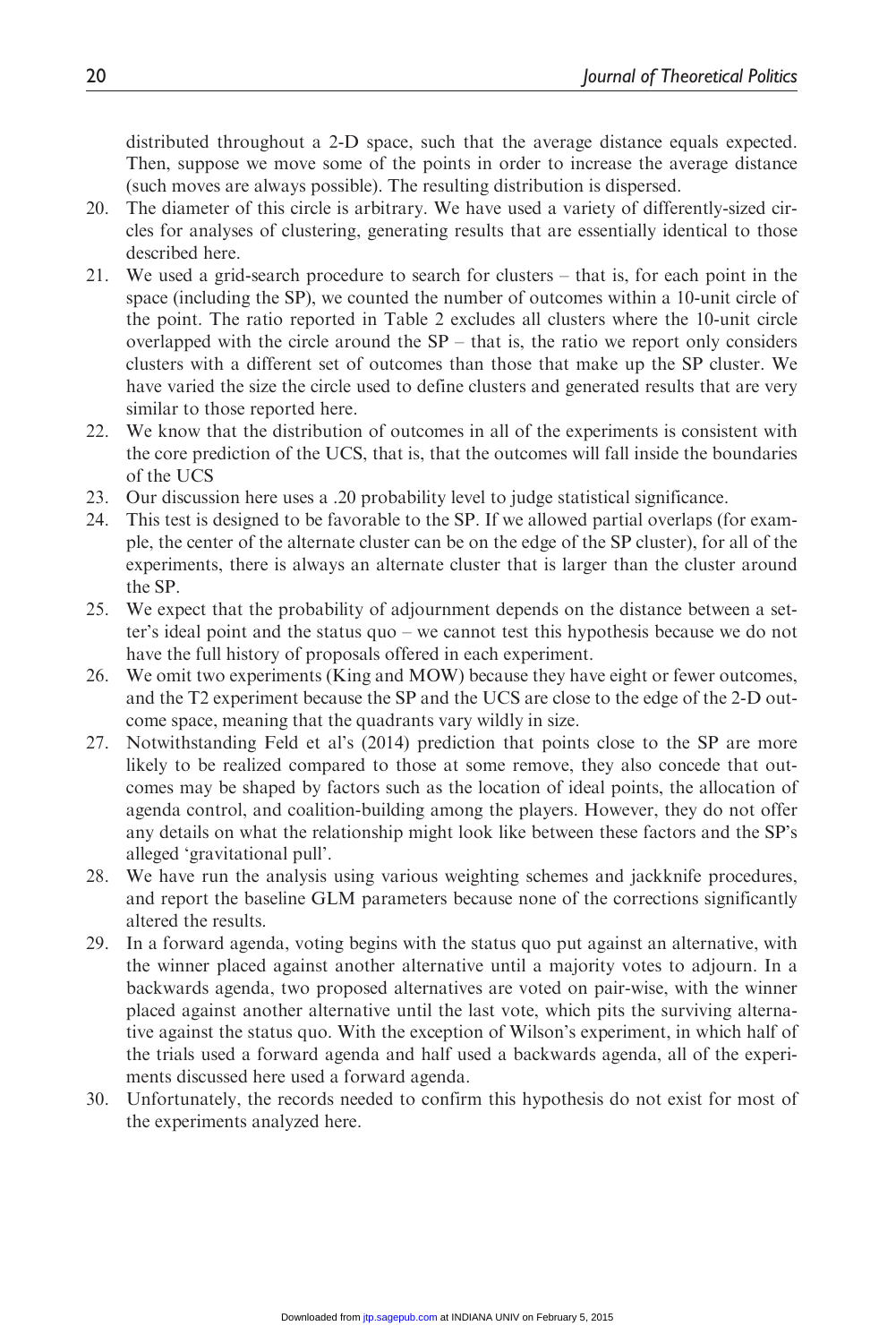#### References

- Aldrich H, Rohde DW and Tofias MW (2007) One D is not enough: measuring conditional party government, 1887–2002. In: Brady DW and McCubbins MD (eds) Process, Party and Policy Making: Further New Perspectives on the History of Congress. Stanford, CA: Stanford University Press, pp. 102–112.
- Austen-Smith D and Banks J (1999) Positive Political Theory I: Collective Preference. Ann Arbor, MI: University of Michigan Press.
- Benoit K and Laver M. (2006) Party Policy in Modern Democracies. New York, NY: Routledge.
- Bianco WT, Jeliaskov I and Sened I. (2004) The uncovered set and the limits of majority rule. Political Analysis 12(3): 256–276.
- Bianco WT and Sened I (2005) Uncovering conditional party government: reassessing the evidence for party influence in Congress and state legislatures. American Political Science Review 99(3): 361–372.
- Bianco WT, Lynch M, Miller G and Sened I (2006) A theory waiting to be discovered and used: a reanalysis of canonical experiments on majority rule decision making. *Journal of* Politics 68(4): 837–50.
- Bianco WT, Lynch M, Miller G and Sened I (2008) The constrained instability of majority rule: experiments on the robustness of the uncovered set. Political Analysis 16(2): 115–137.
- Bianco WT, Kam C, Sened I and Smyth R (2014) Party relevance and party survival in new democracies. International Area Studies Review 17(3): 251–261.
- Bianco WT, Kam C, Sened I and Smyth R (2015). The uncovered set and its applications. In: Heckelman J and Miller N (eds) Elgar Handbook of Social Choice and Voting. Northampton, MA: Edward Elgar Publishers.
- Black D (1948) On the rationale of group decision-making. Journal of Political Economy 56(1): 23–34
- Cox GW (1987) The uncovered set and the core. American Journal of Political Science 31(2): 408–422.
- Diggle PJ (2003) Statistical Analysis of Spatial Point Patterns. New York, NY: Academic Press.
- Feld SL, Grofman B and Godfrey J (2014). The Shapley–Owen value and the strength of small winsets: predicting central tendencies and degree of dispersion in the outcomes of majority rule decision-making. In: Fara R, Leech D and Salles M (eds) Voting Power and Procedures: Studies in Choice and Welfare 2014. Geneva, Switzerland: Springer International, pp. 289–308.
- Jeong G-H (2008) Testing the predictions of the multi- dimensional spatial voting model with roll call data. *Political Analysis* 16(2): 179–196.
- Jeong G-H, Miller GJ and Sened I (2009a) Closing the deal: negotiating civil rights legislation. American Political Science Review 103(4): 588–606.
- Jeong G-H, Miller GJ and Sobel AC (2009b) Political compromise and bureaucratic structure: the political origins of the Federal Reserve system. Journal of Law, Economics, and Organization 25(2): 442–471.
- Kam C, Bianco W, Sened I and Smyth R (2010). Ministerial selection and intraparty organization in the contemporary British parliament. American Political Science Review, 103(2): 289–306.
- King G and Zeng L (2001) Logistic regression in rare events data. Political Analysis 9(2): 137–163.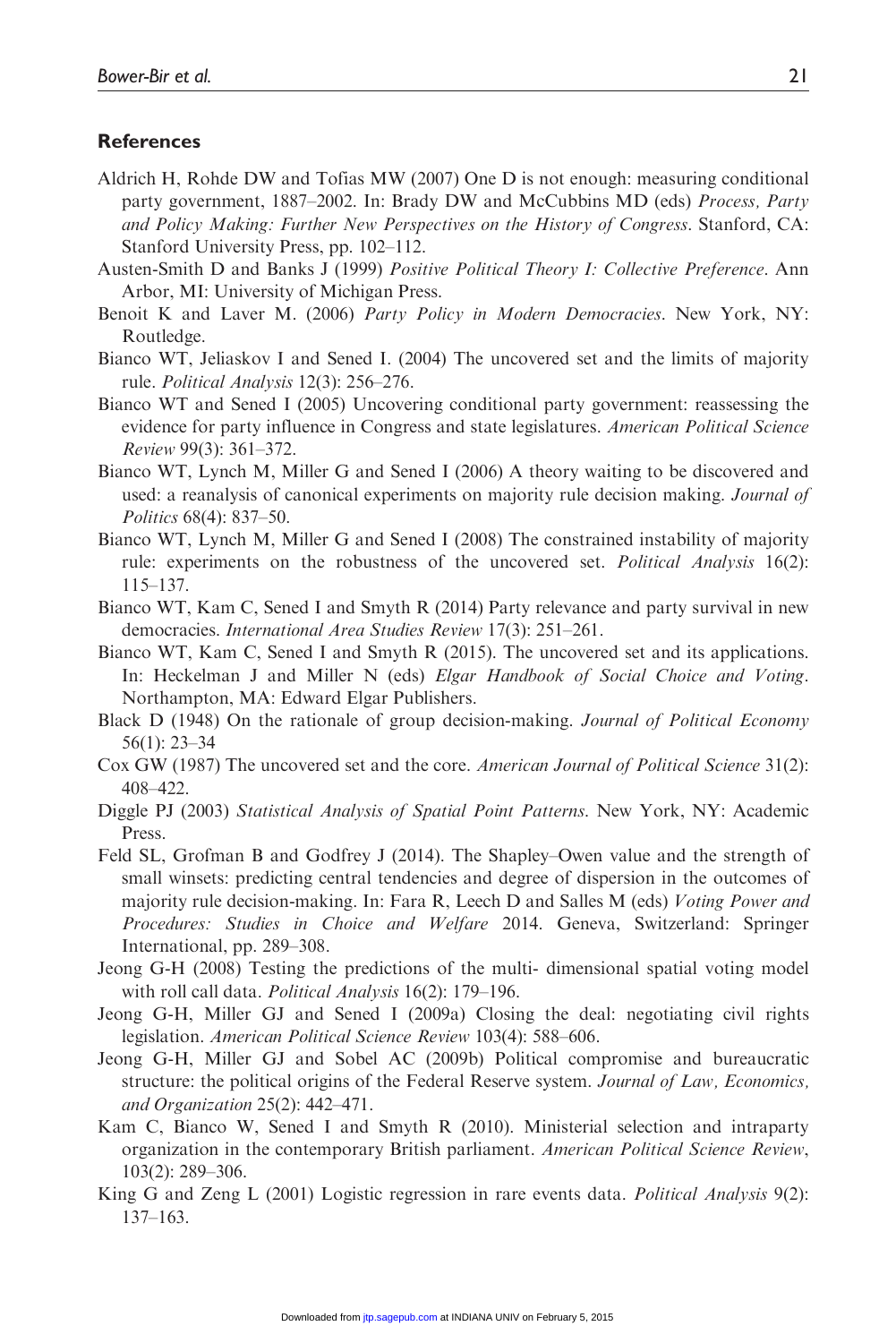- Laing JD and Olmsted S (1978) An experimental and game-theoretic study of committees. In: Ordeshook P (ed.) Game Theory and Political Science. New York, NY: New York University Press, pp. 215–281.
- Laver M and Shepsle KA (1996) Making and Breaking Governments: Cabinets and Legislatures in Parliamentary Democracies, New York, NY: Cambridge University Press
- McKelvey RD. (1976). Intransitivities in multi-dimensional voting models and some Implications for agenda control. Journal of Economic Theory 12(3): 472–482.
- McKelvey RD. (1979). General conditions for global intransitivities in formal voting models. Econometrica 47(5): 1085–1112.
- McKelvey RD (1986) Covering, dominance, and institution free properties of social choice. American Journal of Political Science 30(2): 283–314.
- McKelvey RD and Schofield N. (1986). Structural instability of the core. Journal of Mathematical Economics 15(3): 179–198.
- McKelvey RD and Schofield N (1987) Generalized symmetry conditions at a core''Econometrica 55(4): 923–933.
- McKelvey RD and Ordeshook PC (1984) An experimental study of the effects of procedural rules on committee behavior. Journal of Politics 46(1): 182-205.
- Miller N (1980) A new solution set for tournament and majority voting. American Journal of Political Science 24(1): 68–96.
- Miller N (2007) In search of the uncovered set. Political Analysis 15(1): 21–45.
- Poole K and Rosenthal H. (2012). Ideology and Politics. New York, NY: Transaction Press.
- Riker WH (1981) Implications from the disequilibrium of majority rule for the study of institutions. American Political Science Review, 74(4): 432–446.
- Schofield N (1978) Instability of simple dynamic games. Review of Economic Studies 45(3): 575–594.
- Shepsle K and Weingast B. (1984). Uncovered sets and sophisticated voting outcomes with implications for agenda institutions. American Journal of Political Science 25(1): 49–75.
- Shiode S (2008) Analysis of a distribution of point events using the network-based Quadrat method. Geographical Analysis 40(4): 380–400
- Tesbelis G. (2002). Veto Players: How Political Institutions Work. Princeton, NJ: Princeton University Press.
- Wilson RK (1986) Forward and backward agenda procedures: committee experiments on structurally induced equilibria. Journal of Politics, 48(2): 390–409.